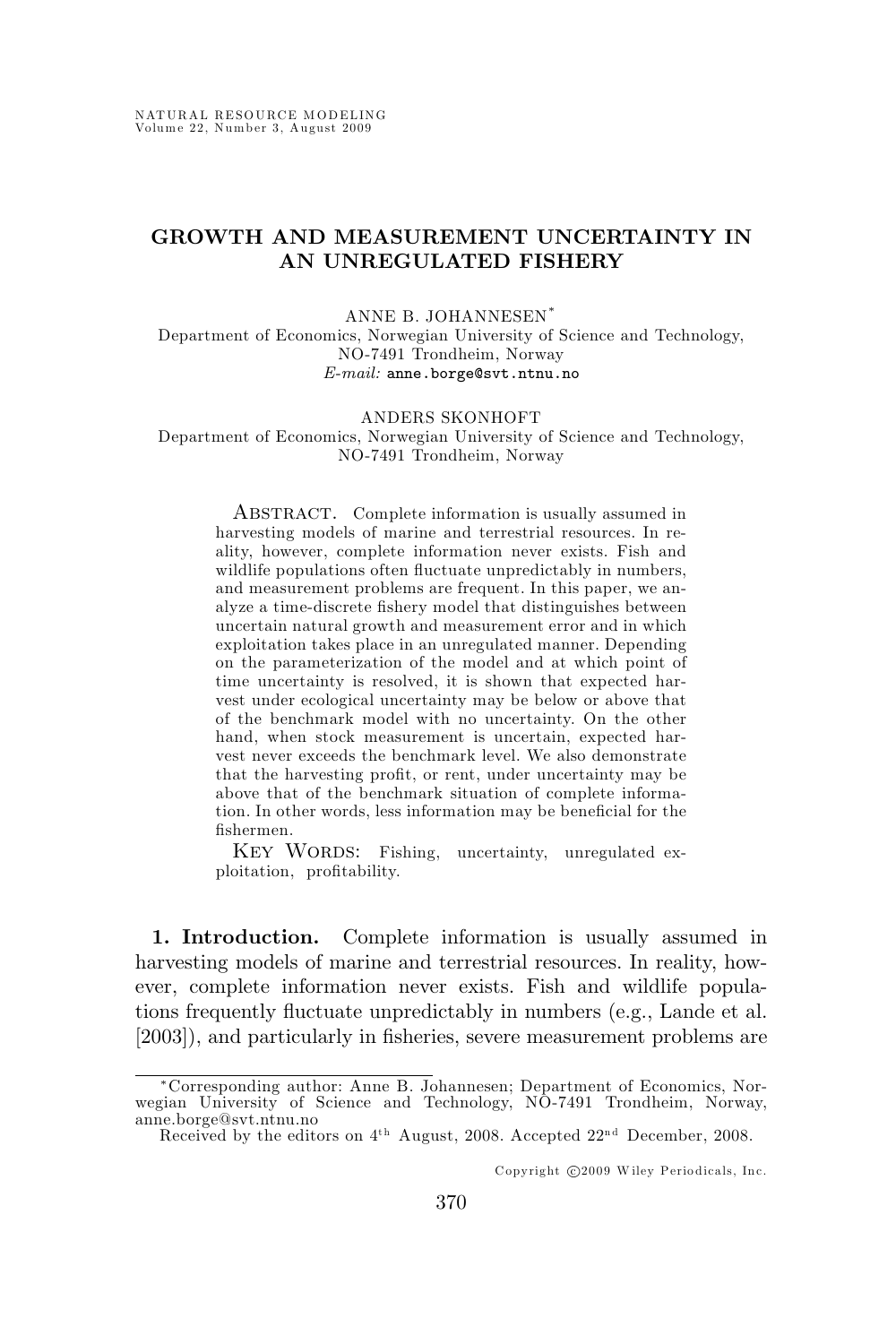present (e.g., Gulland [1986], Hilborn and Walters [1992]). In addition, future prices and costs are uncertain (see, e.g., Andersen [1982]). In this paper, however, economic uncertainty is left aside and only ecological uncertainty<sup>1</sup> and measurement problems are considered. In his fundamental paper, Reed [1979] modeled a stochastic biological process in which environmental shocks occur between previous fishing period and current recruitment. He considered a regulator that harvests sequentially and aims to maximize expected present-value profit. When assuming that harvest is chosen after uncertainty has been resolved, he found a "bang-bang" constant escapement harvest to be optimal. In contrast to Reed [1979], Clark and Kirkwood [1986] assumed that the regulator chooses a harvest policy *before* uncertainty is resolved. In this context, they showed that the optimal solution is a nonconstant escapement policy that may be above or below that of Reed's model.

Both Reed [1979] and Clark and Kirkwood [1986] assumed that the harvesters always take the quota set by the regulator and hence ignored any possible information asymmetry between regulator and harvesters. Weitzman [2002], on the other hand, assumed that the regulator makes a decision and sets the quota before uncertainty is resolved, whereas the fishermen choose their harvesting effort *after* the resource stock has been observed. Therefore, ecological information asymmetry is present between the regulator and the harvesters. In this setting, Weitzman analyzed the performance of a landing tax versus a quota and found the landing tax to be most efficient. However, as the individual harvesters know more than the regulator and adjust their effort and harvest accordingly, this result is not a big surprise. The efficiency of landing fees versus quota control was further examined by Hannesson and Kennedy [2005].

As far as we can see, there is really no distinction between uncertainty in the biological processes, that is, ecological uncertainty and stock error measurement, in these papers. Recruitment occurs after the end of the fishing period, and the stochastic process is connected to the realization of the relationship between recruitment and escapement (i.e., fish remaining alive at the end of the fishing period). The stochastic process is modeled by multiplying the recruitment function, assumed to be known exactly, by a random factor. However, whereas Reed and Weitzman interpreted the stochastic process as ecological uncertainty, Clark and Kirkwood assumed that it might reflect stock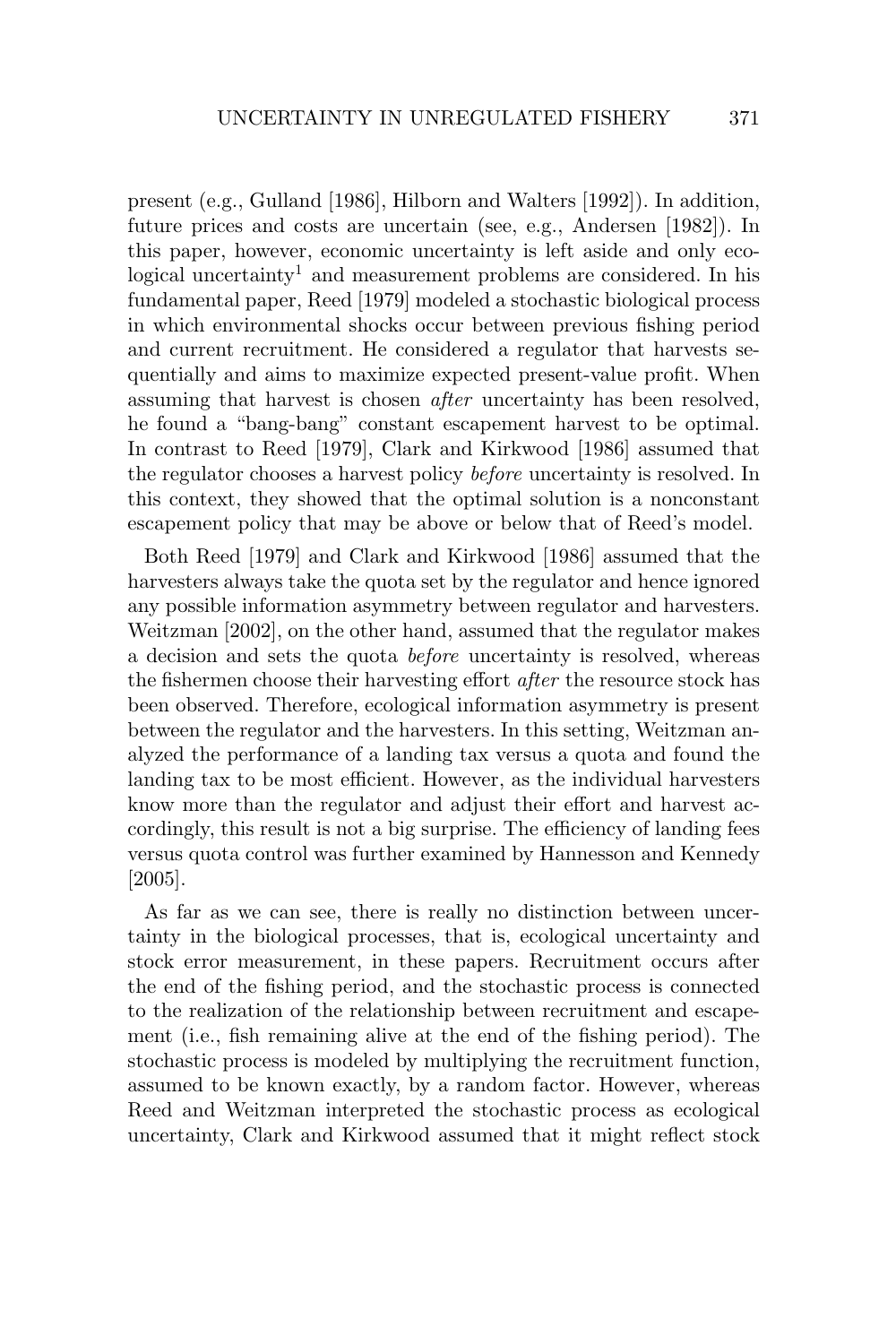measurement errors as well. Hence, although their interpretations differ, the papers are similar in the technical modeling of the stochastic process. Sethi et al. [2005] extended Reed's and Clark and Kirkwood's models by distinguishing between ecological uncertainty and measurement error within a social planner framework.2 They modelled both stochastic processes as multiplicative to the escapement– recruitment function and found that uncertainty had a significant optimal escapement impact only when measurement error is high. The present paper also distinguishes between ecological uncertainty and measurement error. In contrast to the social planner model of Sethi et al., however, we analyze the effects of uncertainty within the framework of an unregulated fishery in which it is allowed for a positive rent.

In an unregulated fishery, the so-called open-access fishery has for many years served as the benchmark (e.g., Gordon [1954], Homans and Wilen [1997]). Within such an exploitation regime, uncertainty has no rent effect as profitability, at least in the long term, as per definition, equalizes zero. However, in an unregulated fishery allowing for a positive rent, introduction of uncertainty generally affects profitability and the catch of the fishermen. In what follows, such an unregulated fishery is examined. Contextually, the sort of resource management we have in mind is a local in-shore fishery in a typical developing country setting. It may fit to the FAO ([2007], pp. 7–8) definition of a small-scale fishery "broadly characterized as a dynamic sector employing labour intensive harvesting...to exploit marine and inland water fishery resources...(where the)...activities...are often targeted on supplying fish and fishery products to local and domestic markets, and for subsistence consumption...." In such a small-scaled fishery, it is assumed that the number of fishermen (or vessels) flowing into (and out of) the fishery caused by changing profitability opportunities is small, or even negligible. This may be due to a possible license system that restricts the entrance of new fishermen. We abstract from any further regulations, or enforcement, which typically is the case in such small-scale fisheries (see, e.g., Pomroy et al. [2009] with examples from Vietnam). The exploitation scheme may vary because of circumstances (e.g., Bromley [1991] for a general discussion), but here we focus on a situation in which the fishermen lack any long-term view on the resource utilization. Within this framework, it is assumed that they aim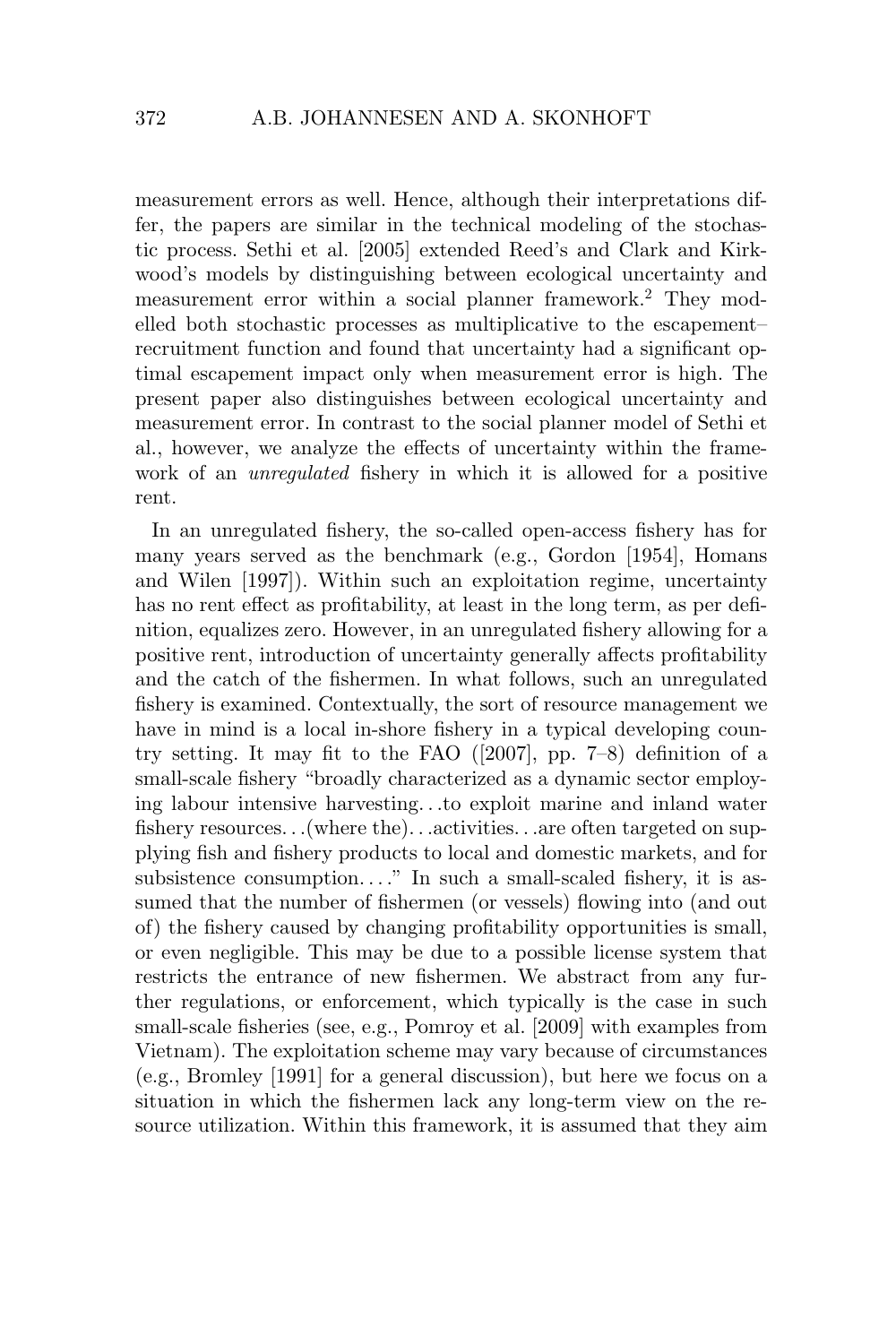to do it as "as good as possible," approximated by short term, or myopic, profit maximization. The exploitation hence takes place within the management setting described by, among others, Baland and Platteau [1996] as an unregulated local common property regime. It fits to the notion of a local common because the number of exploiters is fixed, and it fits to the notion of unregulated exploitation because it lacks any long-term view on the resource utilization. It may also be quite similar to Ostrom's [1990] notion of a small-scale local common-pool resource but in which economic, cultural, and economic changes, in short "modernization," may have changed the way in which the fishery resources are exploited. Unregulated resource management schemes such as the present one are studied in numerous papers (see, e.g., Brander and Taylor [1998]).

Within this institutional setting, we analyze how ecological uncertainty and measurement error affect harvest, stock growth, and profitability. We distinguish between the situations in which harvest takes place after the fishermen have observed the realization of the uncertainty and the situations in which harvest takes place before uncertainty is revealed. We deviate from the abovementioned escapement– recruitment models by assuming that harvest occurs after natural growth. By doing so, we allow for a conceptual distinction between ecological uncertainty and measurement error. A simple biomass model in which the individual harvesters employ a generalized Schaefer harvesting function is considered, and it is demonstrated that the effects of the two types of uncertainty depend crucially on the harvest scale properties.

The paper is structured as follows. In the next section, as a benchmark, the harvesting model is formulated without uncertainty. In Section 3, ecological uncertainty is introduced, and in Section 4, measurement errors are studied. Although these sections deal with stock growth and harvesting only, the economic consequences are analyzed in Section 5. Section 6 gives some numerical illustrations, and Section 7 summarizes the main findings.

**2. Benchmark model.** As a benchmark, just to fix ideas, we consider the simple situation without uncertainty. The biomass ("a fish is a fish") is assumed to be exploited instantaneously and simultaneously by  $n$  identical harvesters and in situations in which  $n$  is fixed (see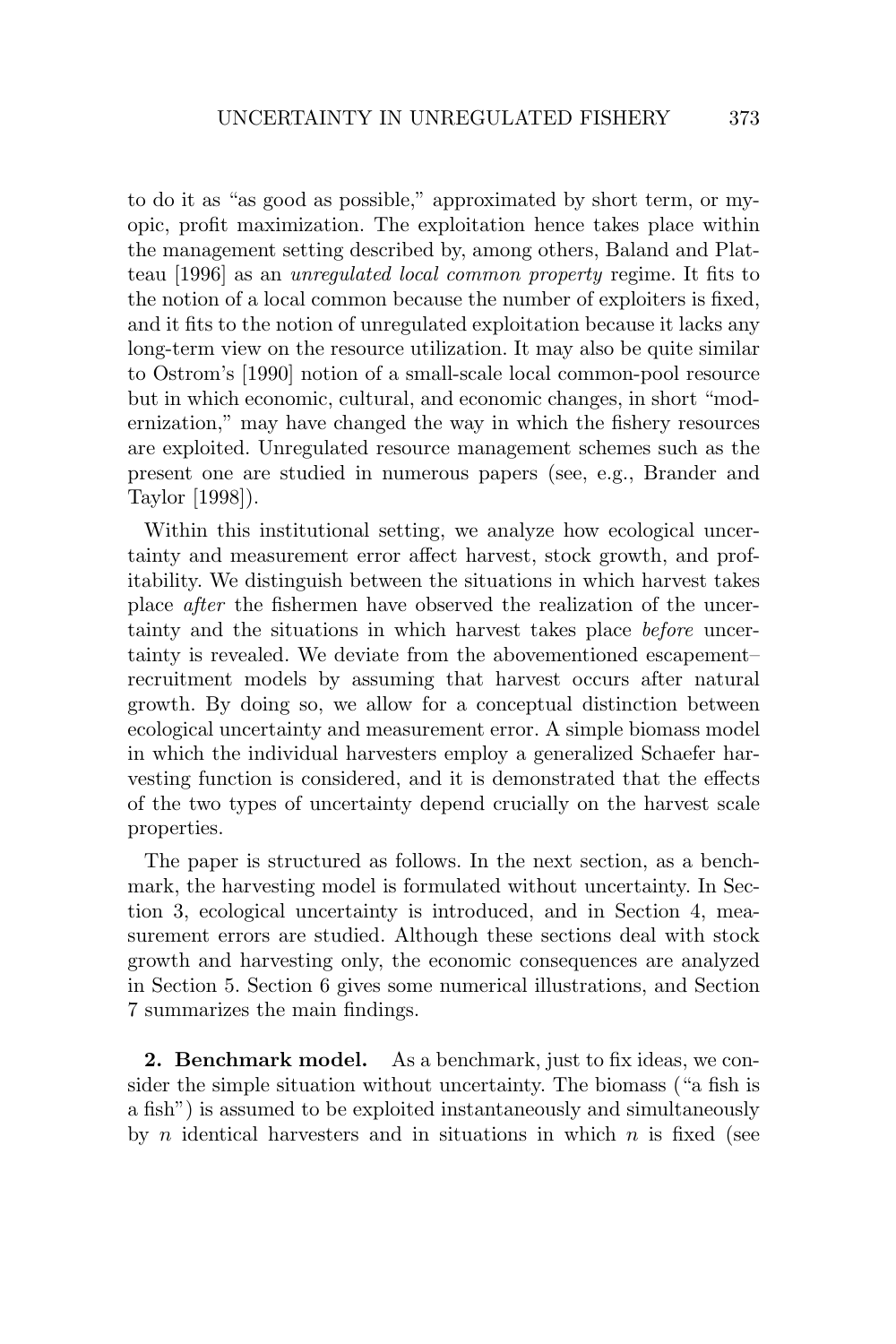above).<sup>3</sup> The population growth may hence be written as

(1) 
$$
X_{t+1} = X_t + F(X_t) - nh_t,
$$

where  $X_t$  is the stock at time t,  $h_t$  is the individual harvest, and  $F(X_t)$ is the natural growth function, assumed to be density-dependent in a standard manner (see below).

Harvest is governed by a generalized Schaefer function. When assuming that harvest takes place after natural growth (see above), the individual harvest function reads  $h_t = q e_t^{\alpha} (X_t + F(X_t))^{\beta}$ , with  $e_t$ as effort and q ("catchability" coefficient),  $\alpha$  (input elasticity), and  $\beta$ (stock elasticity) as parameters. The case  $\alpha = \beta = 1$  is frequently used in the literature and coincides with the standard Schaefer harvesting function. However, for many fish stocks,  $\beta$  may be substantial lower than 1 ("schooling stocks"), and there are good reasons to believe that the return on effort is decreasing so that  $\alpha$  also is below 1. In what follows, these elasticities are constrained as  $0 < \alpha < 1$  and  $0 < \beta < 1$ . For given and known harvest price and effort cost,  $p$  and  $c$  respectively, the current individual profit is  $\pi_t = p q e_t^{\alpha} (X_t + F(X_t))^{\beta} - c e_t$ . In this unregulated fishery, exploitation takes place in a myopic manner (Section 1); that is, individual profit is maximized while neglecting the stock effect (zero shadow price).<sup>4</sup> Maximization for a given stock  $X_t$ 0 yields  $e_t^* = \{(\alpha pq/c)(X_t + F(X_t))^{\beta}\}^{1/(1-\alpha)}$ . When inserted into the harvest function, we find the (myopic) optimal harvest locus as  $h_t^* =$  $q(\alpha pq/c)^{\alpha/(1-\alpha)}(X_t+F(X_t))^{\beta/(1-\alpha)}$ .<sup>5,6</sup>

In what follows, a distinction is made between the constant return to scale (c.r.s.) case  $(\alpha + \beta) = 1$  and the increasing return to scale (i.r.s.) case  $(\alpha + \beta) > 1$ .<sup>7</sup> To work with tractable analytical expressions, the c.r.s. case is considered when  $\alpha = \beta = 0.5$ , and the i.r.s. case is considered when  $\alpha = 0.5$  and  $\beta = 1$  (but see Section 7 and the Appendix). In the c.r.s case, we obtain the linear individual harvesting locus:

$$
(2) \t\t\t h_t^* = a(X_t + F(X_t)),
$$

where  $a = \frac{pq^2}{2c}$ . When next inserted into equation (1), the stock growth becomes

(3) 
$$
X_{t+1} = X_t + F(X_t) - na(X_t + F(X_t)).
$$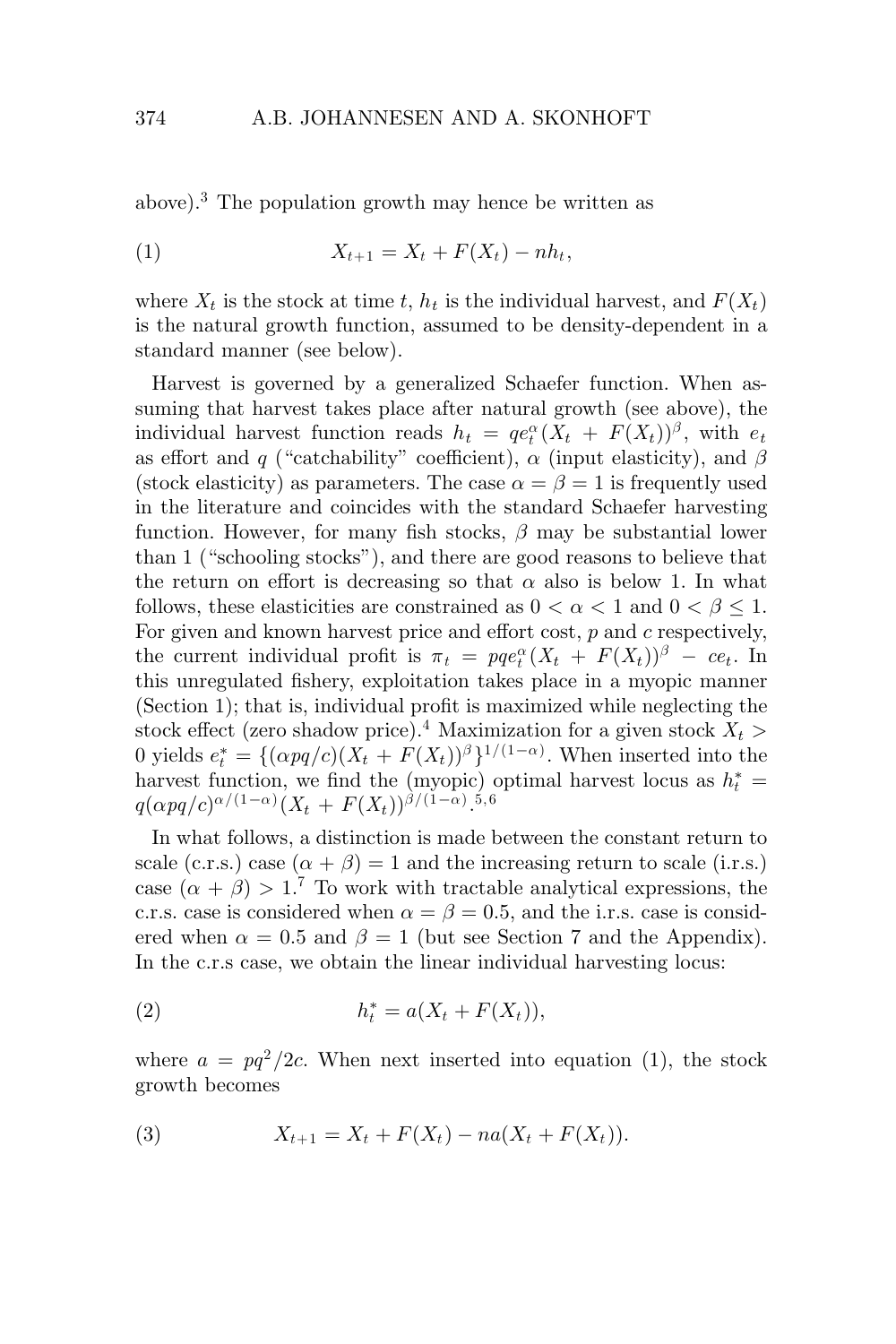This is a first-order nonlinear difference equation in which the dynamics generally depend on the parameterization of the model. However, typically, there will be no oscillations, and equilibrium will be approached monotonically.<sup>8</sup> The steady-state stock  $X^*$  is found through  $F(X^*) = na(X^* + F(X^*)),$  or  $F(X^*) = (na/(1 - na))X^*$ . Natural growth is given by the standard logistic function  $F(X_t) = rX_t(1)$  $- X_t/K$ , with r as the intrinsic growth rate and K as the carrying capacity. Therefore, the steady-state  $X^* > 0$  will be unique.

The i.r.s. case  $(\alpha = 0.5, \beta = 1)$  yields  $h_t^* = a(X_t + F(X_t))^2$ . The population dynamics change accordingly compared with the c.r.s. case. So does the steady-state stock, which is now found through  $F(X^*) =$  $na(X^* + F(X^*))^2$ . If  $r < 1$  (which holds for most harvestable species), it can be shown that the right-hand side of this equilibrium condition slopes upward in the interval [0, K]. The steady-state  $X^* > 0$  will then again be unique.

**3. Ecological uncertainty.** We now introduce uncertainty and start by analyzing a situation with uncertain recruitment, or natural growth. Lande et al. [2003] discusses the biological foundation of this type of uncertainty, and in which a crucial distinction goes between environmental uncertainty and population uncertainty. In our simple biomass framework, however, both these types are captured by the random variable  $\theta_t$ , assumed to be independent and identically distributed (i.i.d.) over time, with unit mean,  $E(\theta_t) = 1$ , and finite support,  $0 <$  $\theta_{\text{low}} < \theta_t < \theta_{\text{high}} < \infty$ . Therefore, the stock growth now writes:

$$
(4) \t\t X_{t+1} = X_t + \theta_t F(X_t) - nh_t.
$$

As already indicated, two situations are studied. First, it is assumed that natural growth is known before the harvest decision. Second, harvesting takes place before natural growth uncertainty is resolved. In both cases, it is supposed that the stock level at the beginning of period t can be observed for sure; that is, all harvesters know  $X_t$ .<sup>9</sup>

**3.1. Uncertainty resolved before harvesting.** Assume that natural growth is known *before* the harvest decision, which may be seen as an analog to the Reed [1979] model. When  $\theta_t$  is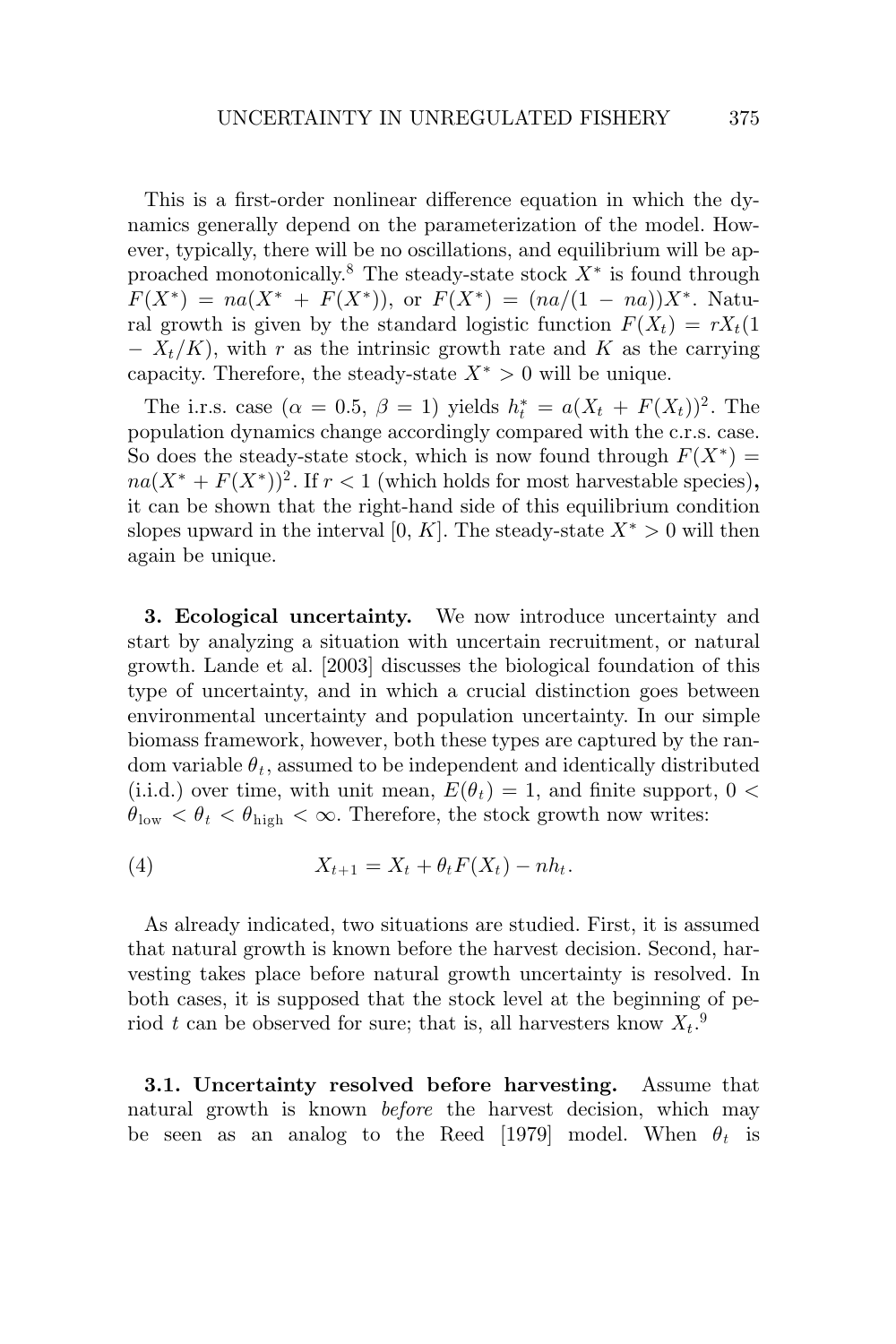known and hence is deterministic to the harvesters, the individual harvester aims to maximize  $\pi_t = p q e_t^{\alpha} (X_t + \theta_t F(X_t))^{\beta}$  – ce<sub>t</sub>. This yields  $\tilde{e}_t = {\alpha pq(X_t + \theta_t F(X_t))^{\beta}}/{c}^{1/(1-\alpha)}$ , which translates into the (myopic) optimal harvest locus  $\tilde{h}_t = q(\alpha pq/c)^{\alpha/(1-\alpha)}(X_t +$  $\theta_t F(X_t)^{\beta/(1-\alpha)}$ . Therefore, not surprisingly, harvest is "high" in years with "good" natural growth conditions and above that of the harvest in the benchmark model and *vice versa*. In the c.r.s. case ( $\alpha = \beta =$ 0.5) we find  $h_t = a(X_t + \theta_t F(X_t))$ , and expected harvest is then just as in the benchmark model:

(5) 
$$
E[\tilde{h}_t] = a(X_t + F(X_t)).
$$

In the i.r.s. case  $(\alpha = 0.5, \beta = 1)$ , individual harvest becomes  $\tilde{h}_t = a(X_t + \theta_t F(X_t))^2$  and, therefore,  $E[\tilde{h}_t] =$  $a\{X_t^2 + 2X_t F(X_t) + E[\theta_t^2]F(X_t)^2\}$ . Because  $E[\theta_t^2] = Var[\theta_t] + 1$ , expected harvest, for a given stock level, will be above that of the benchmark model. Moreover, the difference increases with more growth variation. This is stated as

**Result 1.** When harvesting takes place after natural growth uncertainty has been resolved, expected harvest is just as in the benchmark model when c.r.s. and above that in the benchmark model when i.r.s.

The reason why there is no difference compared with the benchmark model when c.r.s. is that the stochastic term is linearly included in the optimal harvest function. On the other hand, in the i.r.s. case, the stochastic term is included in a convex manner. Therefore, Result 1 is simply because of Jensen's inequality, irrespective of the fact that there is no uncertainty involved in the harvest decision.<sup>10</sup>

When inserting  $h_t$  into equation (4) in the c.r.s. case, the stock dynamics become

(6) 
$$
X_{t+1} = X_t + \theta_t F(X_t) - na(X_t + \theta_t F(X_t)).
$$

The notion of steady state has now no obvious meaning, but the expected steady-state  $E[X_{t+1} - X_t] = 0$  yields the biomass that the stock in the long-term will fluctuate around. Expected natural growth equals then expected harvest, that is,  $F(X) = na(X + F(X)),$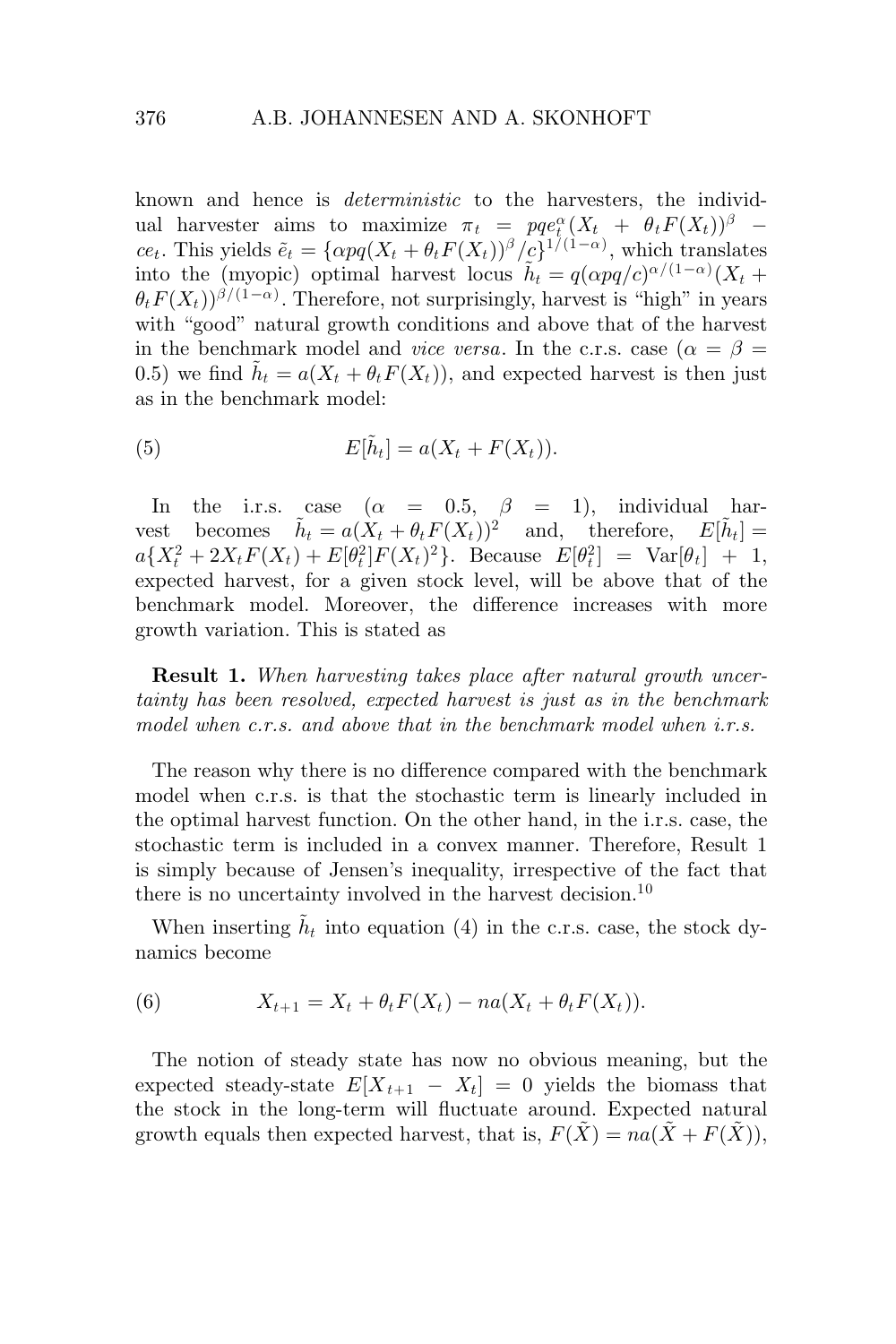or  $F(\tilde{X})=[na/(1-na)]\tilde{X}$ , which yields the same stock size as in the benchmark model,  $\tilde{X} = X^*$ . Therefore, a corollary of Result 1 is that expected steady state will be the same as in the benchmark model when c.r.s. On the other hand, it is easily recognized that the expected steady-state stock will differ from the benchmark model in the i.r.s. case.<sup>11</sup>

**3.2. Harvesting before uncertainty is resolved.** We next consider the situation in which harvest takes place before natural growth uncertainty has been resolved, which may be seen as an analog of the Clark and Kirkwood [1986] model. The goal of the individual fisherman is now to maximize expected profit  $E[\pi_t] = E[pqe_t^{\alpha}(X_t + \theta_t)]$  $F(X_t)$ )<sup>β</sup> – ce<sub>t</sub>] = pqe<sup>a</sup><sub>t</sub>  $E[(X_t + \theta_t F(X_t))$ <sup>β</sup>] – ce<sub>t</sub>. In the Appendix, it is demonstrated that expected harvest in the c.r.s. case ( $\alpha = \beta = 0.5$ ) yields

(7) 
$$
E[\hat{h}_t] = a\left\{ (X_t + F(X_t)) - \text{Var} \left[ (X_t + \theta_t F(X_t))^{0.5} \right] \right\},
$$

which is lower than in the benchmark model. Moreover, the difference increases with the variation in the growth fluctuation. In the i.r.s. case  $(\beta = 1$  and  $\alpha = 0.5)$ , the harvest becomes just as in the benchmark model (see the Appendix). This is stated as

**Result 2.** When harvest takes place before uncertainty is resolved, expected harvest for given resource abundance is lower than in the benchmark model when c.r.s. and equal to that in the benchmark model when i.r.s.

Result 2 contrasts Result 1. Because uncertainty is unresolved when the harvesting decision is made, an i.r.s. fishery (with  $\beta = 1$ ) is now characterized by optimal harvest as a linear function of the random variable. On the other hand, in an c.r.s. case (with  $\beta = 0.5$ ), the harvesting function is concave in the random variable. Again, the result stems from Jensen's inequality and has a parallel with the standard theory for decisions under uncertainty (see above). Therefore, on average, unresolved uncertainty before harvesting works as if c.r.s. fisheries, in contrast to i.r.s. fisheries, take precaution when determining the harvesting effort. As a corollary to Result 1 and Result 2, we may also state: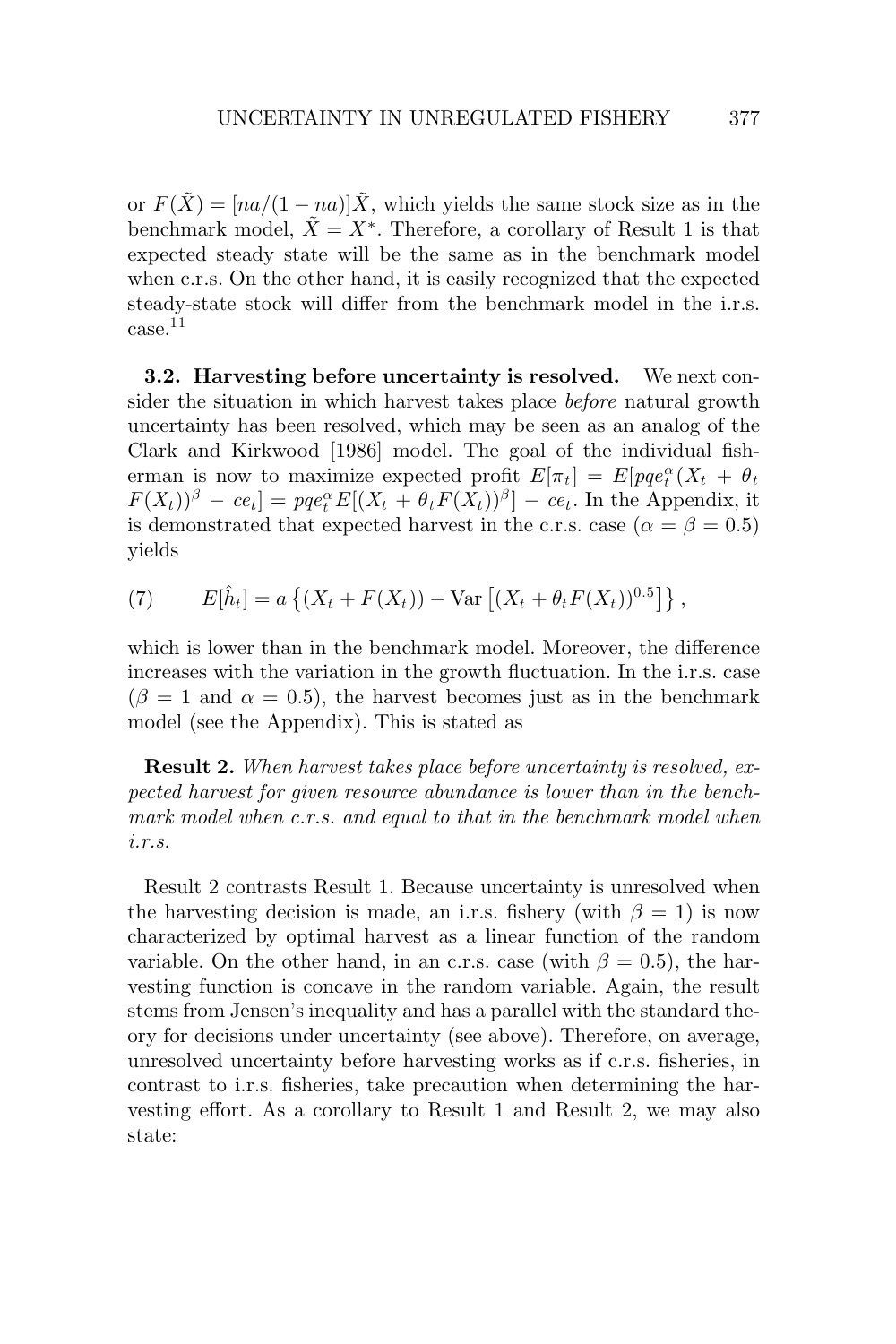**Result 3.** Both when c.r.s. and when i.r.s., expected harvest for a given resource abundance is lower when harvesting takes place before natural growth uncertainty has been resolved than when harvest occurs after uncertainty has been resolved.

When c.r.s., the population dynamics are

(8)  

$$
X_{t+1} = X_t + \theta_t F(X_t) - naE [(X_t + \theta_t F(X_t))^{0.5}] (X_t + \theta_t F(X_t))^{0.5},
$$

with expected steady-state  $\hat{X}$  determined by  $F(\hat{X}) = na\{(\hat{X} + \hat{X})\}$  $F(\hat{X}) - \text{Var}[(\hat{X} + \theta_t F(\hat{X}))^{0.5}]\}, \text{ or } F(\hat{X}) = [na/(1 - na)]\hat{X} - na\text{Var}$  $[(\hat{X} + \theta_t F(\hat{X}))^{0.5}]$ . Therefore, expected steady state is higher than when harvest takes place after uncertainty has been resolved. This is the obvious corollary of Result 3. Not surprisingly, we find expected steady state in the i.r.s. case to be just as in the benchmark model.

**4. Uncertain stock observations (measurement error).** So far, the assumption has been that the stock size can be observed for sure. For large mammals, this assumption is not unrealistic, but it often lacks realism for fish stocks (again, see, e.g., Gulland [1986], Hilborn and Walters [1992]). Uncertain stock observations, or measurement errors, are now analyzed while ignoring any natural growth uncertainty. Contingent upon the time of measurement, it is modeled in two ways. First, it is assumed that the exploiters assess the species abundance just before harvesting and hence after natural growth. Second, the stock is measured before natural growth. All the time, any measurement or monitoring costs, and the fact that such costs may improve the accuracy of the stock assessment, are neglected. In both cases, the measurement error  $\phi_t$  is captured by an i.i.d. random variable with  $E[\phi_t] = 1$  and finite support,  $0 < \phi_{\text{low}} < \phi_t < \phi_{\text{high}} < \infty$ .

**4.1. Stock measured after natural growth.** When the stock is measured after natural growth and hence just before fishing, the exploiters consider the harvestable stock as  $\phi_t(X_t + F(X_t))$ . Therefore, the goal of the individual exploiter is now to maximize  $E[\pi_t] =$  $E[pqe_t^{\alpha}(\phi_t(X_t + F(X_t)))^{\beta} - ce_t] = pqe_t^{\alpha}E[\phi_t^{\beta}](X_t + F(X_t))^{\beta} - ce_t.$ In the c.r.s. case ( $\alpha = \beta = 0.5$ ), we find expected harvest as (again,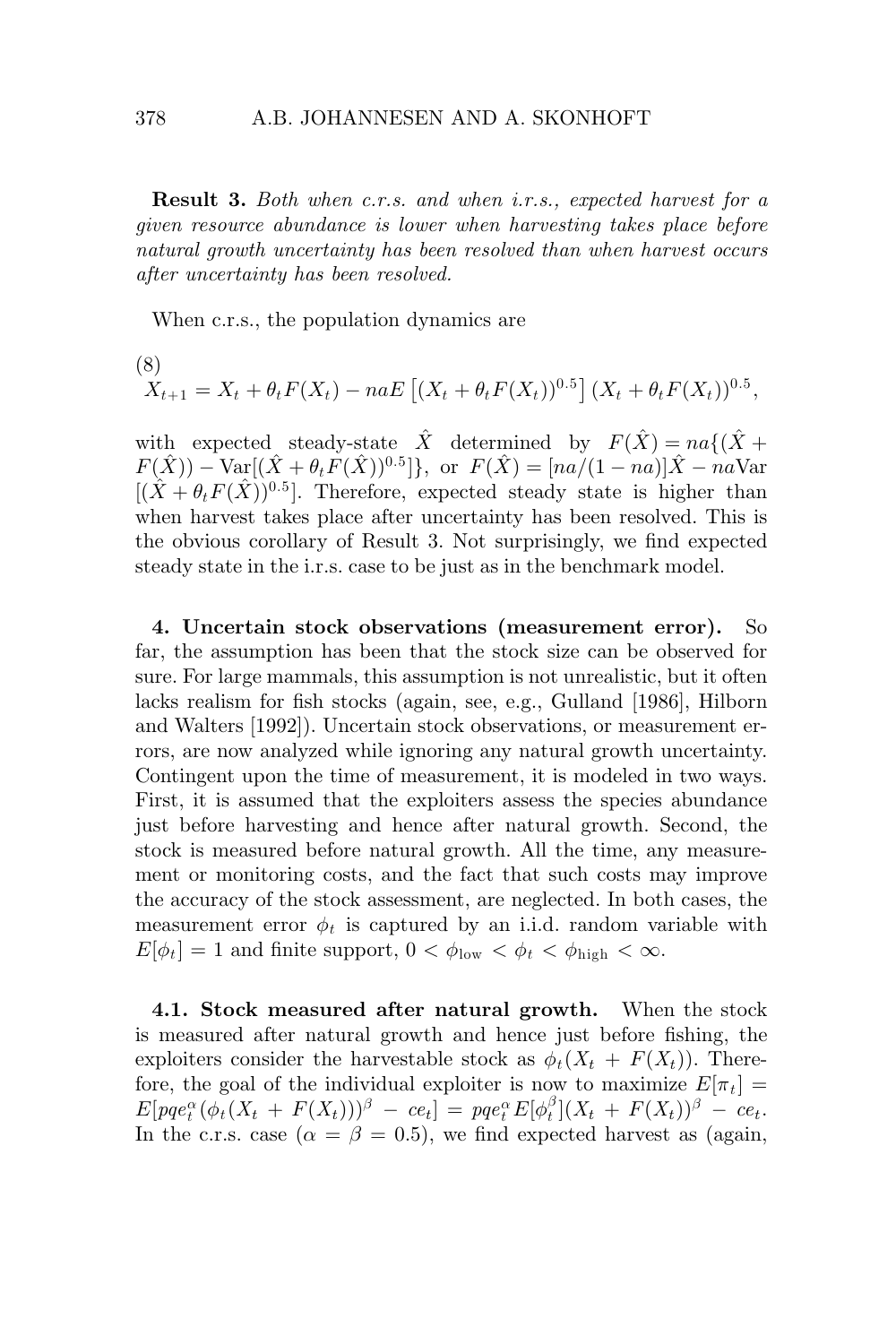see the Appendix)

(9) 
$$
E[\bar{h}_t] = a(X_t + F(X_t))(1 - \text{Var}[\phi_t^{0.5}]).
$$

Therefore, expected harvest is lower than in the benchmark model, and the discrepancy increases with the measurement error variation. In the i.r.s. case, the result is (the Appendix)  $E[\bar{h}_t] = a(X_t + F(X_t))^2$ . These outcomes are stated as

**Result 4.** With measurement error and stock measurement after natural growth, expected harvest for given resource abundance is below (equal to) that of the benchmark model in the c.r.s.  $(i.r.s.)$  case.

Again, the result is related to Jensen's inequality as the random variable is included in a concave and linear way in the optimal harvest function in the c.r.s. (with  $\beta = 0.5$ ) and the i.r.s. fishery (with  $\beta = 1$ ), respectively. Therefore, on average, measurement error just before harvesting works as if c.r.s. fisheries take precaution when determining the harvesting effort. This was also the case in the presence of ecological uncertainty.

In the c.r.s. case, the stock dynamics becomes

(10) 
$$
X_{t+1} = X_t + F(X_t) - naE[\phi_t^{0.5}](X_t + F(X_t))\phi_t^{0.5},
$$

with expected steady-state  $\overline{X}$  determined by  $F(\overline{X}) = na(1 Var[\phi_t^{0.5}]$   $(\bar{X} + F(\bar{X}))$ . The location of the steady state compared with the benchmark model is generally ambiguous.<sup>12</sup> In the i.r.s. case, however, we find the expected steady-state stock level to be just as in the benchmark model.

**4.2. Stock measured before natural growth.** Finally, we briefly look at the case in which the stock is measured before natural growth. The exploiters consider the harvestable stock now as  $\phi_t X_t$  +  $F(\phi_t X_t)$ , and the goal of the individual harvester is to maximize  $E[\pi_t] = E[pqe_t^{\alpha}(\phi_t X_t + F(\phi_t X_t))^{\beta} - ce_t] = pqe_t^{\alpha}E[(\phi_t X_t +$  $F(\phi_t X_t)^{\beta}$  – ce<sub>t</sub>. The optimal (myopic) expected harvest in the c.r.s.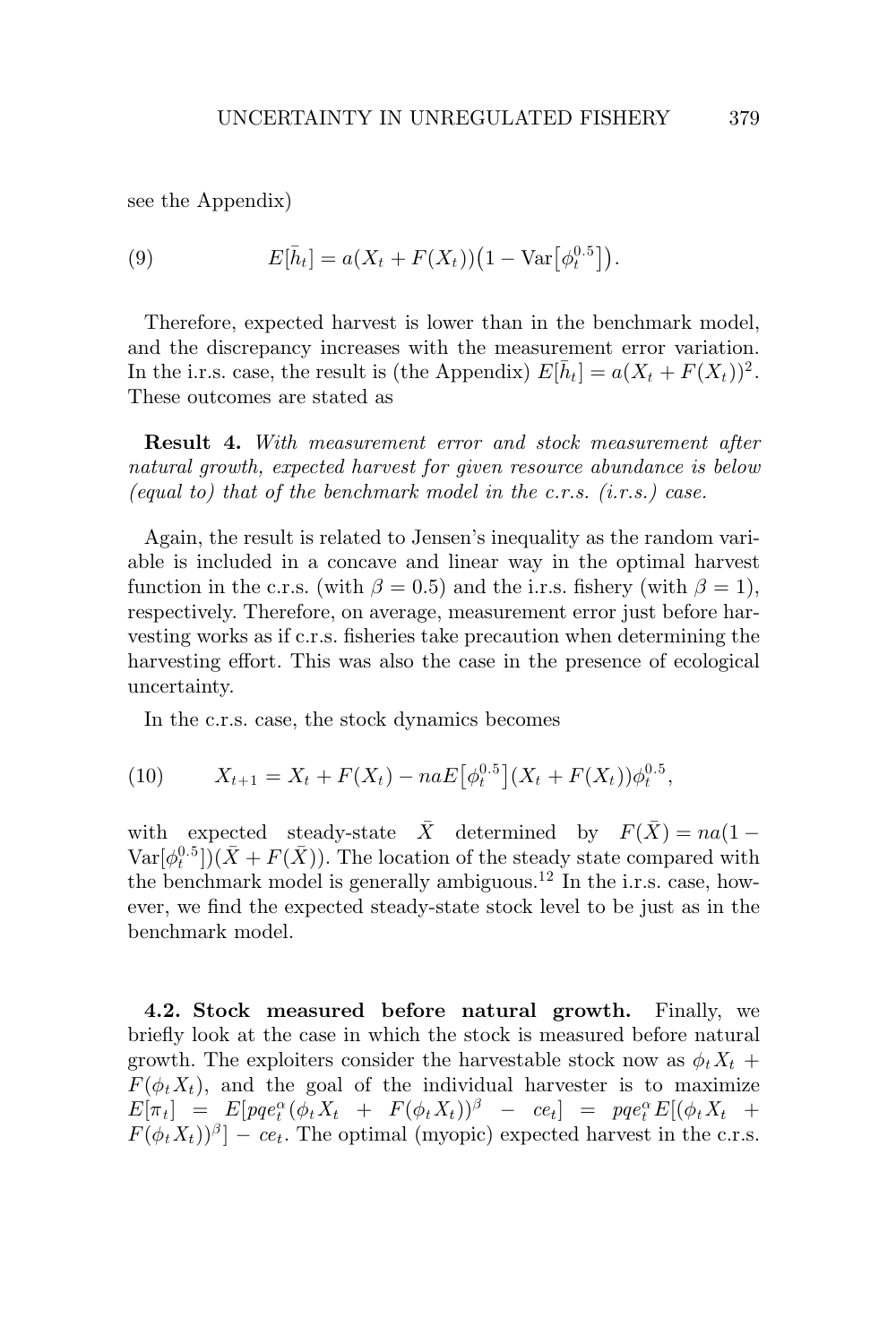case now becomes (see the Appendix)

(11) 
$$
E[\overline{h}_t] = a\left\{X_t + E\left[F(\phi_t X_t)\right] - \text{Var}\left[(\phi_t X_t + F(\phi_t X_t))^{0.5}\right]\right\}.
$$

The variance term pulls in the direction of a smaller expected harvest than in the benchmark model. When natural growth is given by the standard logistic growth function, the expectation term pulls in the same direction.<sup>13</sup> Hence, expected harvest for a given resource abundance is lower than in the benchmark model.

In the i.r.s. case, we find  $E[\bar{h}_t] = a\{X_t + E[F(\phi_t X_t)]\}^2$ . Because  $E[F(\phi_t \ X_t)] < E[F(X_t)]$  (see footnote 13), expected harvest is again below that of the benchmark model of  $h_t^* = a(X_t + F(X_t))^2$ . Therefore, measurement error taking place before natural growth works as if the harvesters take precaution in the harvesting decision, even in the i.r.s. case. This is stated as

**Result 5.** Under measurement error with stock measured just prior to natural growth, expected harvest for a given resource abundance is lower than the benchmark model both when c.r.s. and i.r.s.

The population dynamics and steady state can again be computed, and we now find that the expected steady-state stock becomes higher than in the benchmark model in the c.r.s. case as well as in the i.r.s. case.

**5. Economic gain, or loss, of information.** So far, only harvest and stock evolvement have been considered. We now proceed to analyze the various economic outcomes. The uncertain natural growth cases are the only cases considered as these well enough illustrate the ambiguous profitability effect of information. In this section, the steady-state profit, or equilibrium rent, is analyzed, whereas Section 6 includes some dynamics.

The benchmark model is studied first. The optimal effort  $e_t^*$  (Section 2) inserted into the individual profit function yields  $\pi_t^*$  =  $pq\{(\alpha pq/c)(X_t + F(X_t))^{\beta}\}^{\alpha/(1-\alpha)}(X_t + F(X_t))^{\beta} - c\{(\alpha pq/c)(X_t + F(X_t))^{\beta}\}$  $F(X_t)^{\beta}$ <sup>1/(1-α)</sup>. With c.r.s. ( $\alpha = \beta = 0.5$ ), this expression reduces to  $\pi_t^* = b(X_t + F(X_t))$ , where  $b = pa/2$ , and  $a = pq^2/2c$  (Section 2). Therefore, the steady-state profit, or equilibrium rent, is  $\Pi^* =$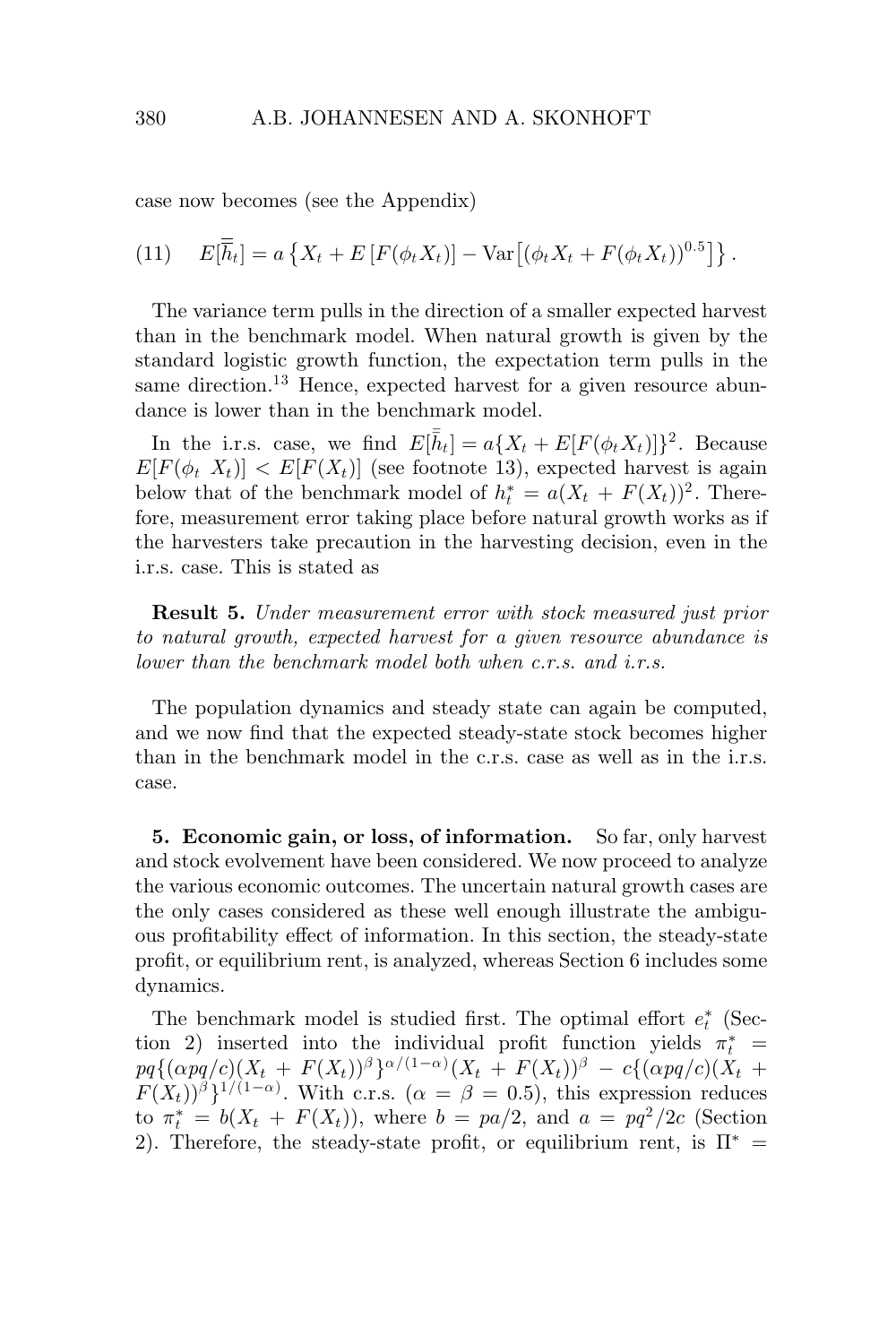$nb(X^* + F(X^*))$ . Because  $F(X^*) = na(X^* + F(X^*))$  determines  $X^*$ (Section 2), the rent may also be expressed as

(12) 
$$
\Pi^* = (p/2)F(X^*).
$$

When i.r.s. ( $\alpha = 0.5$  and  $\beta = 1$ ), we find  $\Pi^* = nb(X^* + F(X^*))^2$ . Because  $F(X^*) = na(X^* + F(X^*))^2$ , equation (13) holds now as well. Therefore, when biomass grows according to a single peaked growth function such as the logistic one, the steady-state rent will be at its maximum when  $X^* = X^{msy}$ . Many harvesters (*n* is large) and a high catchability coefficient (q is high) pull in the direction of  $X^* \leq X^{msy}$ , whereas a high cost–price ratio  $(c/p)$  is high) pulls in the opposite direction.<sup>14</sup>

Ecological uncertainty is then considered. When harvesting takes place with c.r.s.  $(\alpha = \beta = 0.5)$  after ecological uncertainty has been resolved, it can be confirmed that individual profit and expected equilibrium rent read  $\tilde{\pi}_t = b(X_t + \theta_t F(X_t))$  and  $E[\Pi] = nb(X + F(X)),$ respectively. Because  $\tilde{X}$  is found through  $F(\tilde{X}) = na(\tilde{X} + F(\tilde{X}))$ (Section 3), we may also write:

(13) 
$$
E[\tilde{\Pi}] = (p/2)F(\tilde{X}).
$$

As  $\tilde{X} = X^*$  (Section 3), the steady-state expected economic rent is hence just as in the benchmark model. Therefore, harvesting under stochastic ecology when c.r.s. yields, on average, the same equilibrium rent as in the deterministic case.

The i.r.s. case ( $\alpha = 0.5$  and  $\beta = 1$ ) gives  $\tilde{\pi}_t = b(X_t + \theta_t F(X_t))^2$  and  $E[\Pi] = nbE[(\ddot{X} + \theta_t F(\ddot{X}))^2]$ . Because  $F(\ddot{X}) = naE[(\ddot{X} + \theta_t F(\ddot{X}))^2]$ (Section 3), equation (14) holds now as well. As  $X^* > X$  when i.r.s.,  $E[\Pi]$  will generally differ from the benchmark rent  $\Pi^*$ . Therefore, if the stock is heavily exploited and  $X^* \leq X^{msy}$ , we find  $\Pi^* \geq E[\Pi]$ . On the contrary, if the stock is moderately, or little, exploited (because of a high cost–price ratio, few harvesters, or both), the opposite conclusion may be drawn. This is stated as

**Result 6.** When harvesting takes place after ecological uncertainty is resolved, there is no economic gain from deterministic ecological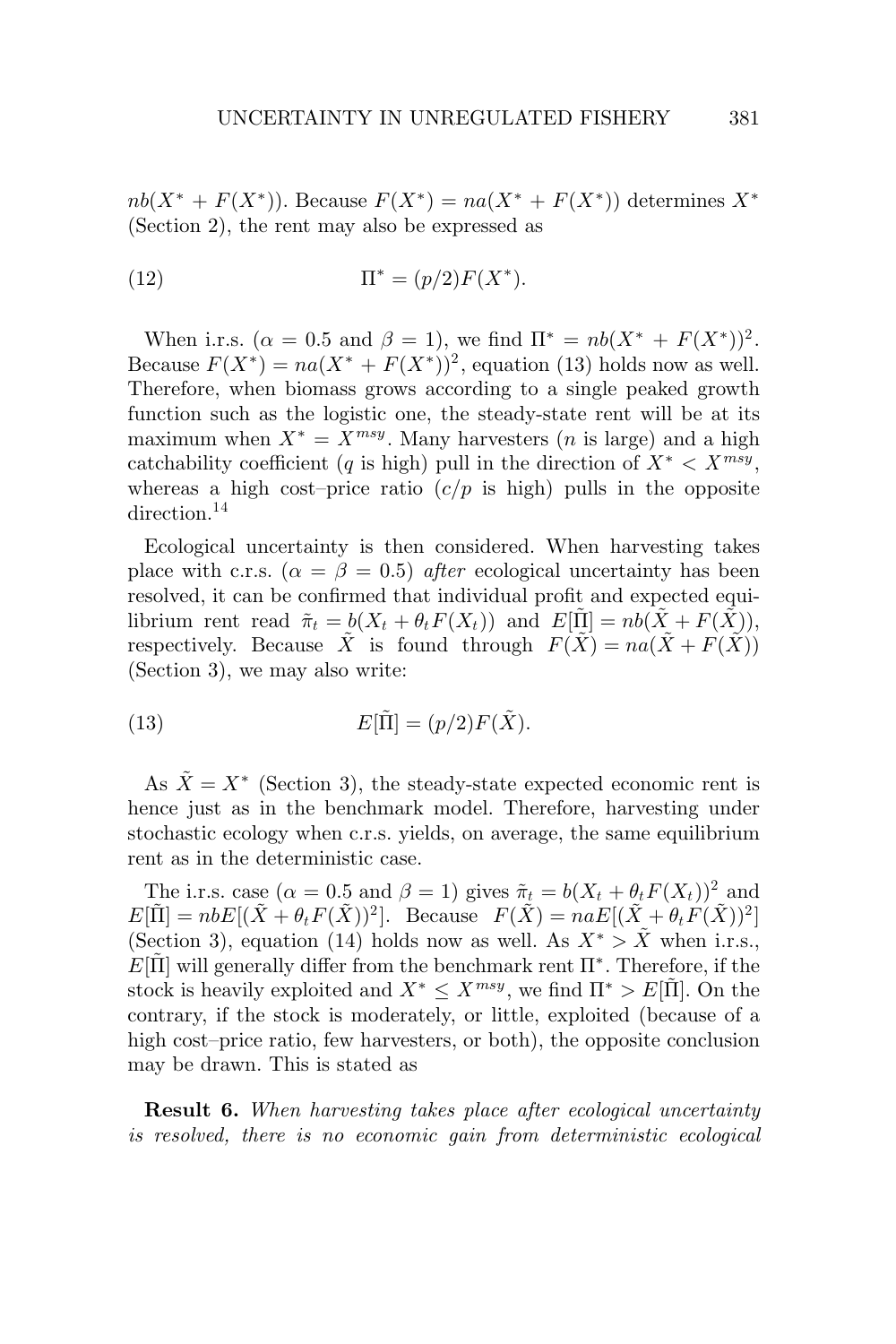conditions when c.r.s. In the i.r.s. case, the gain is positive (negative) when  $X^* \leq X^{msy}$   $(X \geq X^{msy})$ .

When harvest takes place *before* natural growth uncertainty has been resolved, the individual optimal (myopic) effort (see the Appendix) inserted into the profit expression yields  $\hat{\pi}_t = pq\{(\alpha pq/c)$  $E[(X_t + \theta_t F(X_t))^{\beta}]^{\alpha/(1-\alpha)} (X_t + \theta_t F(X_t))^{\beta} - c\{(\alpha pq/c)E[(X_t + \theta_t F(t)))^{\beta}]\}$  $(X_t)^{\beta}$ }<sup>1/(1- $\alpha$ ). When c.r.s. ( $\alpha = \beta = 0.5$ ), we may also now write</sup> (see the Appendix):

(14) 
$$
E[\hat{\Pi}] = (p/2)F(\hat{X}).
$$

The i.r.s. case  $(\alpha = 0.5 \text{ and } \beta = 1)$  yields  $\hat{\pi}_t = bE[X_t +$  $\theta_t F(X_t) \big| \{ 2(X_t + \theta_t F(X_t)) - E[X_t + \theta_t F(X_t)] \},$  and equation (15) still holds.

In the c.r.s. case, we have  $\hat{X}>X^*$  (Section 3). Therefore,  $E[\hat{\Pi}]>\Pi^*$ when  $\hat{X} \leq X^{msy}$ . In the i.r.s. case, on the other hand, the outcome is  $E[\hat{\Pi}] = \Pi^*$  because  $\hat{X} = X^*$ . We may therefore state:

**Result 7.** When harvesting takes place before ecological uncertainty is resolved, there is no economic gain from information when i.r.s. In the c.r.s. case, the gain is positive (negative) when  $X^* \geq X^{msy}$  $(X \leq X^{msy})$ .

The fact that more information may reduce profitability is obviously a counterintuitive result. However, it is readily explained by the myopic nature of the harvesting. The various steady states, as well as the transition paths, are therefore of a second-best type, and hence the exploiters may be better off with less information. This possible outcome follows the classic externality paper by Lipsey and Lancaster [1956]. It should be noted that the same results prevail with just one harvester  $(n = 1)$  while still (somewhat unrealistic) having myopic resource utilization. Therefore, Results 6 and 7 are due to the myopic nature of the exploitation.

**6. Numerical illustration.** The theoretical reasoning when we have ecological uncertainty is now illustrated numerically. The natural growth function, assumed to be of the logistic type (Section 2), is given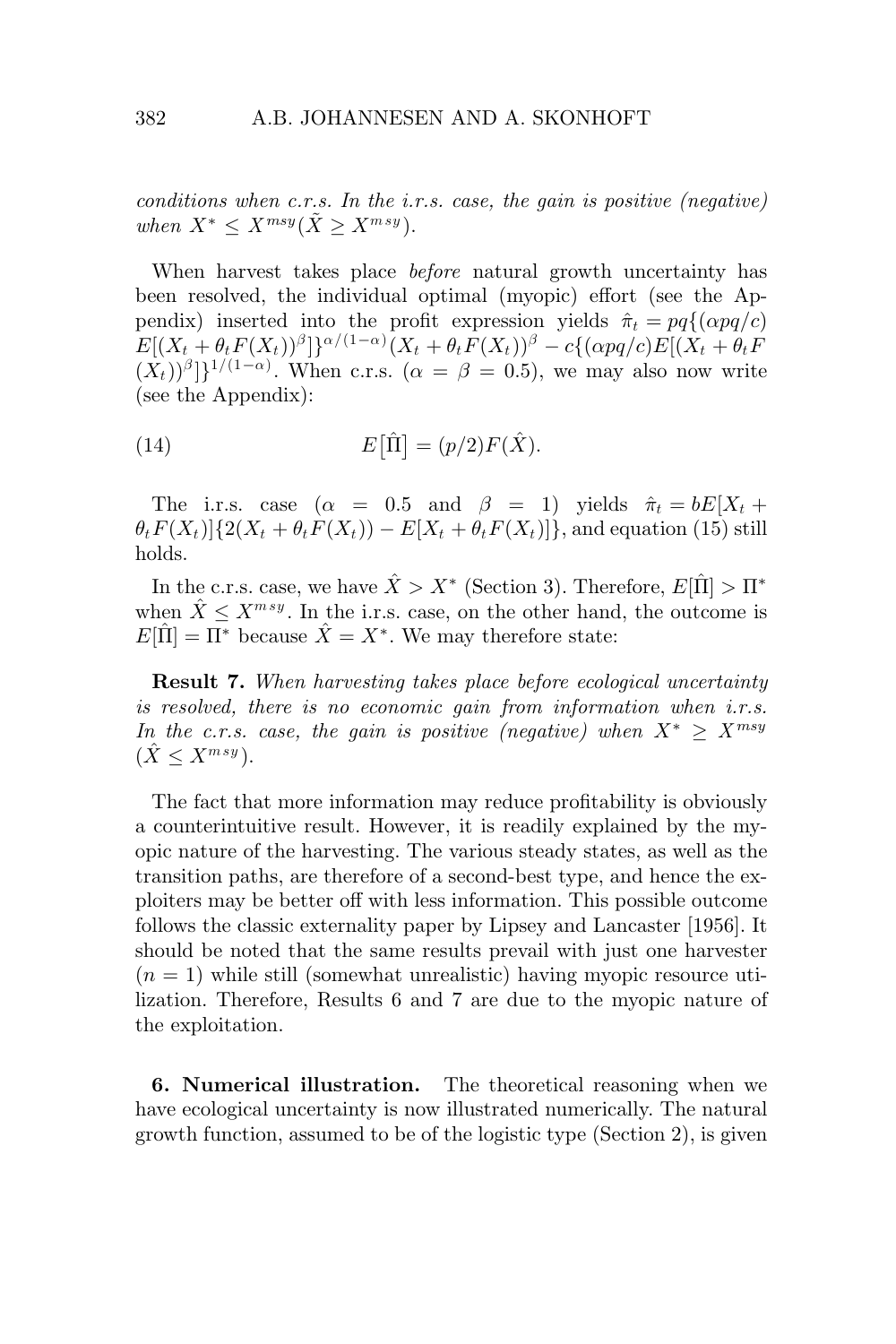

FIGURE 1. Stock expansion paths. Harvesting before ecological uncertainty is resolved. The c.r.s. case,  $na = 0.2$ .

with parameter values  $r = 0.5$  and  $K = 5$  (in, say, 1,000 tonnes). All the time, we use  $p = 160$  (in, say, Euro per tonne) as the harvest price, whereas the value of  $na$  is changed throughout (which may happen through  $q, c$  or  $n$ , or all). The stochastic density function is specified just as in Clark and Kirkwood [1986] and reads  $f(\theta_t)=1/2\gamma$  for  $\theta_{\text{low}}=$  $1 - \gamma \leq \theta_t \leq 1 + \gamma = \theta_{\text{high}}$  and zero elsewhere. This distribution has unit mean and Var $[\theta_t] = \tilde{\sigma}^2 = \gamma^2/3$ .

First, under the assumption of c.r.s. ( $\alpha = \beta = 0.5$ ) and harvesting taking place before ecological uncertainty is resolved, Figure 1 demonstrates two stock expansion paths with different variations  $Var[\theta_t]$ . As a corollary of Result 2, both paths will fluctuate around a steady state above that of the benchmark value, as given by  $F(X^*) = na(X^* +$  $F(X^*))$ , or  $X^* = 2.5$ , for the given parameter values. Larger variation pulls in the direction of a higher expected steady-state value.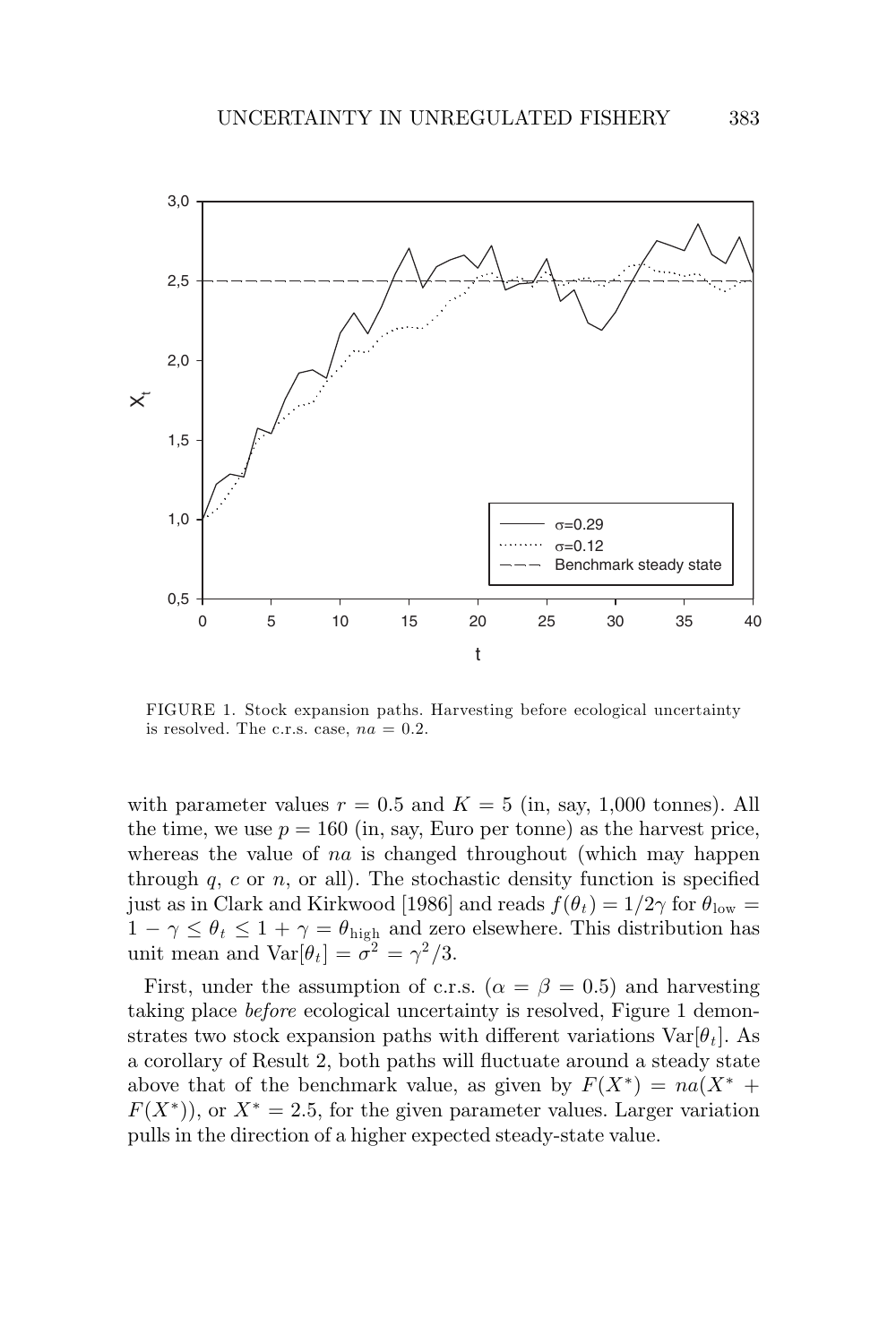| $\real na$ | $\sigma$         | $\tilde{X}$ | $E[\tilde{h}]$ | $E[\tilde{\Pi}]$ |
|------------|------------------|-------------|----------------|------------------|
| 0.05       | $0^{\mathrm{a}}$ | 2.883       | 0.610          | 48.8             |
|            | 0.12             | 2.882       | 0.610          | 48.8             |
|            | 0.29             | 2.872       | 0.611          | 48.8             |
|            | 0.58             | 2.836       | 0.614          | 49.1             |
| 0.10       | $0^{\rm a}$      | 1.828       | 0.580          | 46.4             |
|            | 0.12             | 1.825       | 0.579          | 46.3             |
|            | 0.29             | 1.808       | 0.577          | 46.2             |
|            | 0.58             | 1.747       | 0.568          | 45.4             |
| 0.20       | $0^{\rm a}$      | 1.018       | 0.405          | 32.4             |
|            | 0.12             | 1.015       | 0.404          | 32.3             |
|            | 0.29             | 1.000       | 0.400          | 32.0             |
|            | 0.58             | 0.947       | 0.384          | 30.7             |
| 0.30       | $0^{\rm a}$      | 0.701       | 0.301          | 24.1             |
|            | 0.12             | 0.699       | 0.301          | 24.1             |
|            | 0.29             | 0.686       | 0.296          | 23.7             |
|            | 0.58             | 0.645       | 0.281          | 22.5             |

TABLE 1. Steady-state stock, harvesting, and profit. Harvesting after ecological uncertainty is resolved. The i.r.s. case.

<sup>a</sup> Benchmark model.

Next, Table 1 illustrates how steady-state expected harvest, resource abundance, and profit vary with the exploitation pressure na and growth variation when harvesting occurs after ecological uncertainty is resolved. The expected values coincide with the benchmark model in the c.r.s. case (not shown in the table), whereas the steady-state stock will be below that of the benchmark model when i.r.s.  $(\alpha = 0.5, \beta = 1)$ , which is a corollary of Result 1. It is also seen that expected profitability is above that of the benchmark model for a low harvest pressure and is lower for a high pressure. This confirms Result 6. However, the differences are small, but they increase somewhat with the amount of growth variation.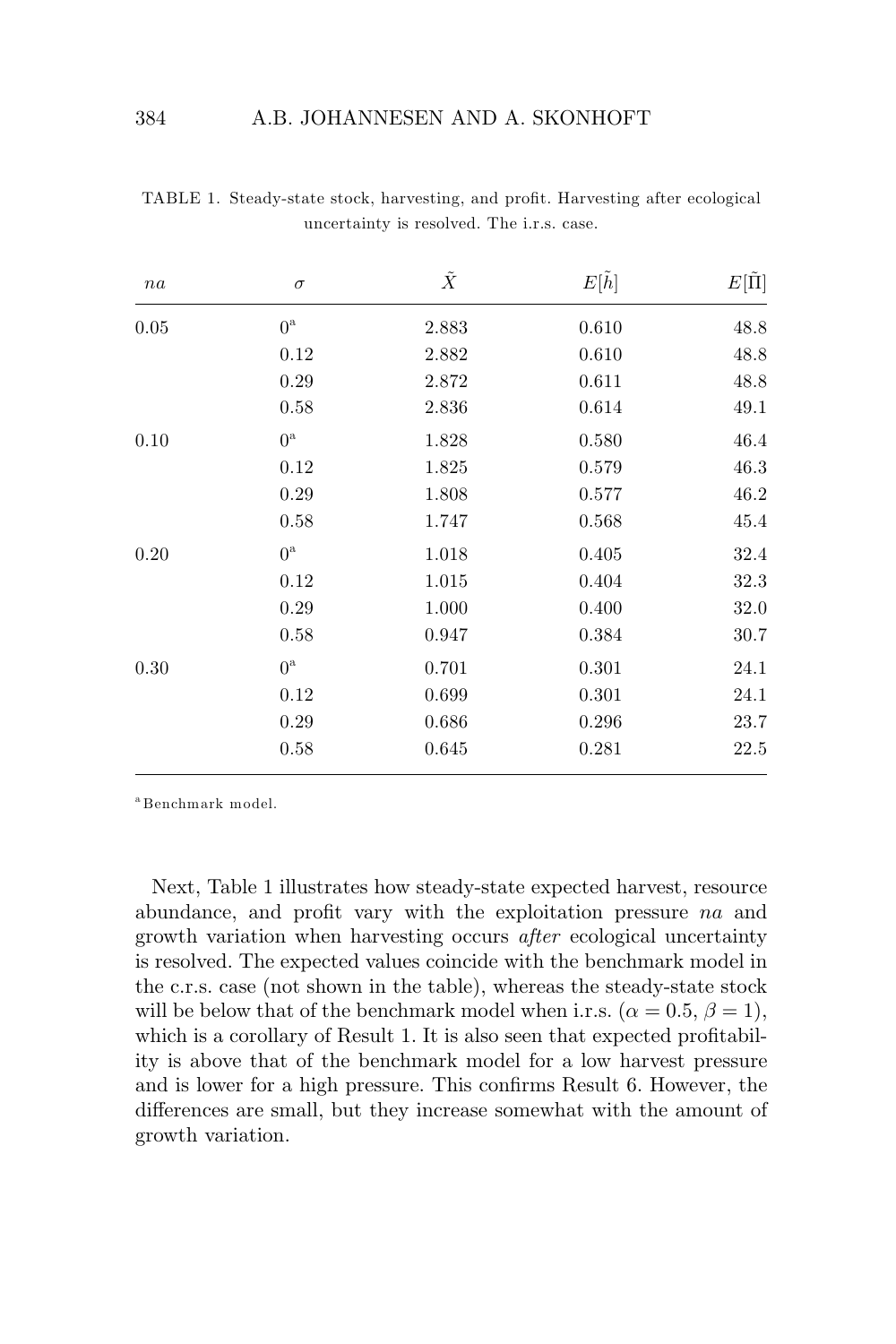| na   | $\sigma$         | $\hat{X}$ | $E[\hat{h}]$ | $E[\hat{\Pi}]$ |
|------|------------------|-----------|--------------|----------------|
| 0.10 | $0^{\mathrm{a}}$ | 3.889     | 0.432        | 34.6           |
|      | 0.12             | 3.889     | 0.432        | 34.6           |
|      | 0.29             | 3.890     | 0.432        | 34.5           |
|      | 0.58             | 3.892     | 0.431        | 34.4           |
| 0.15 | $0^{\rm a}$      | 3.235     | 0.571        | 45.7           |
|      | 0.12             | 3.236     | 0.571        | 45.7           |
|      | 0.29             | 3.238     | 0.570        | 45.6           |
|      | 0.58             | 3.247     | 0.569        | 45.2           |
| 0.20 | $0^{\rm a}$      | 2.500     | 0.625        | $50.0\,$       |
|      | 0.12             | 2.501     | 0.625        | 50.0           |
|      | 0.29             | 2.507     | 0.625        | 49.9           |
|      | 0.58             | 2.530     | 0.624        | 49.5           |
| 0.30 | $0^{\rm a}$      | 0.714     | 0.306        | 24.5           |
|      | 0.12             | 0.720     | 0.308        | 24.6           |
|      | 0.29             | 0.748     | 0.318        | 25.4           |
|      | 0.58             | 0.848     | 0.352        | 28.2           |

TABLE 2. Steady-state stock, harvesting and profit. Harvesting before ecological uncertainty is resolved. The c.r.s. case.

<sup>a</sup> Benchmark model.

Finally, Table 2 demonstrates the situation when harvest takes place before ecological uncertainty is resolved. The expected values coincide with the benchmark model in the i.r.s. case (not shown in the table), whereas the steady-state stock is higher when c.r.s. (Result 2). It is also seen that expected profitability is above that of the benchmark model for a high harvest pressure and is the opposite for a low pressure. This confirms Result 7. Furthermore, the main impression is that natural growth variation has a small and modest effect on stock size and profitability. The exception seems to be the combination of high exploitation pressure and substantial natural growth variation.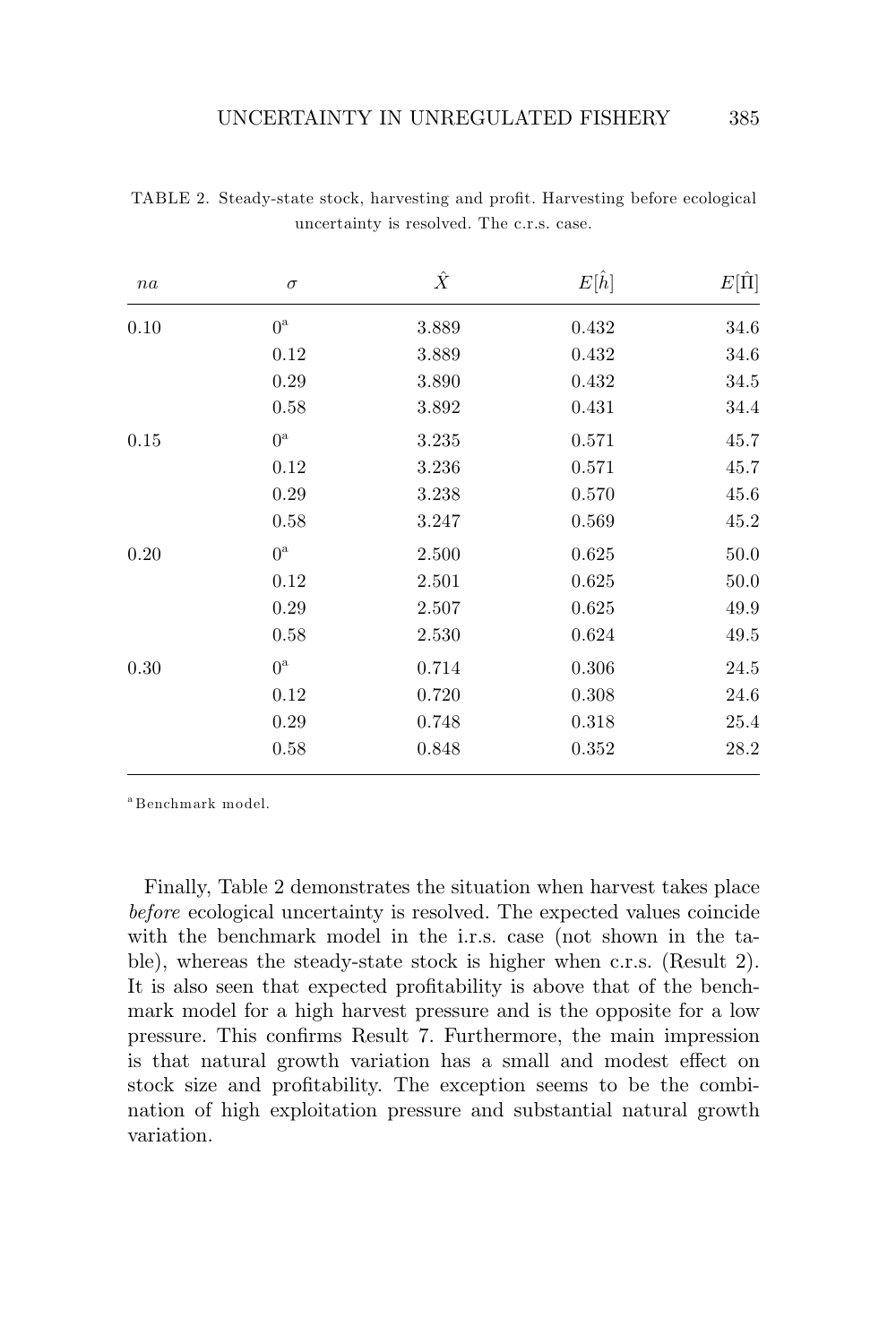# 386 A.B. JOHANNESEN AND A. SKONHOFT

**7. Concluding remarks.** The resource management scheme considered in this paper falls in the category of a small-scale in-shore fishery in a developing country setting. The exploitation takes place within what Baland and Platteau [1996] refer to as an unregulated common property regime and in which the fishermen exploit the resource stock in a myopic profit-maximizing way; that is, the fish stock is considered as exogeneous under the harvest decision. The number of harvesters is assumed fixed because of a possible license system that restricts the entrance of new fishermen. The effects of uncertainty are analyzed under different assumptions about when uncertainty is resolved (under ecological uncertainty) and the timing of measurement (under measurement error). Under measurement error, we find the average harvest, for a given resource abundance, to be lower than that of the benchmark model (no uncertainty). The same result applies for ecological uncertainty when harvesting takes place after uncertainty is resolved. However, if harvesting takes place before ecological uncertainty is resolved, expected harvest is above, or equal to, that of the benchmark model.

The model has been analyzed under two scale specifications of the harvest function. The c.r.s. case is studied when the resource stock elasticity  $\beta$  is 0.5, whereas it equals 1 in the i.r.s. case. For tractability, the effort elasticity  $\alpha$  is, all the time, assumed to be 0.5. However, it can be demonstrated that several of the derived results apply to all  $0 < \alpha < 1$ (see the Appendix). Under measurement error, exceptions include c.r.s. cases in which  $\alpha$  differs from 0.5. Under ecological uncertainty when harvesting takes place after uncertainty is resolved, exceptions include the i.r.s. case in which  $\alpha$  differs from 0.5. Second, in the c.r.s. case with  $(\alpha + \beta) = 1$ , and in which harvest takes place before uncertainty is resolved, we cannot conclude expected harvest to be below that of the benchmark model for  $\alpha$  and  $\beta$  values different from 0.5.

In most instances, both types of uncertainty work as a precautionary role as the expected steady-state stock level is above that of what we find in the absence of uncertainty. However, the economic effect of uncertainty is unclear. When natural growth is governed by the standard logistic growth function, it is demonstrated that the economic gain, or loss, of information depends on whether expected steady-state stock is above, or below, the maximum sustainable yield (msy) level. When harvesting takes place after ecological uncertainty is resolved,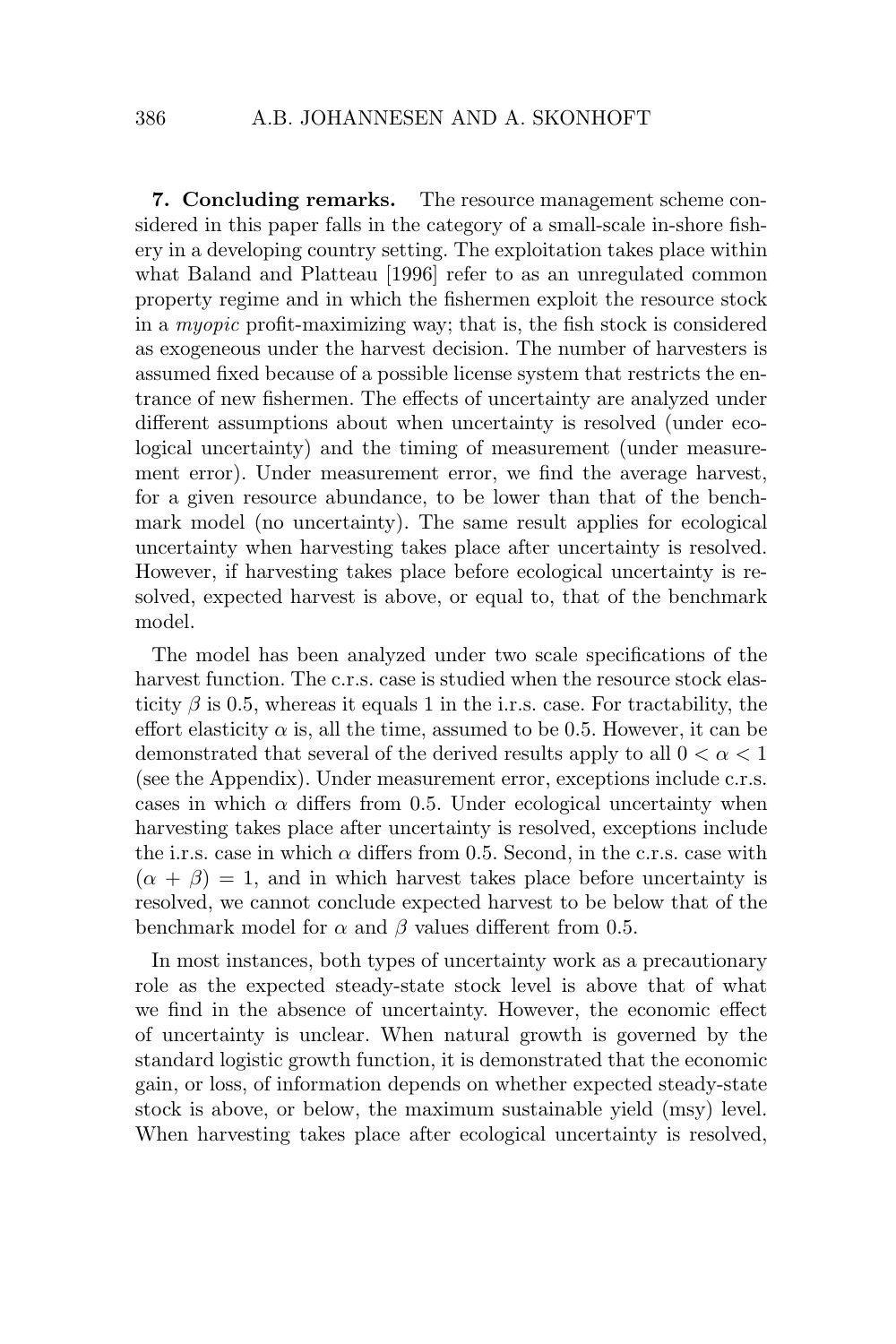there is no economic gain from deterministic conditions when c.r.s. with  $\alpha = 0.5$  and  $\beta = 0.5$ . It can be demonstrated (the Appendix) that this result applies to all stock and effort elasticity values  $(\alpha + \beta) = 1$ . When harvesting takes place before ecological uncertainty is resolved with c.r.s., there is a positive economic gain from information when the stock level is above the maximum sustainable yield, whereas the gain in information is negative when the resource is heavily exploited. Under i.r.s. with  $\alpha = 0.5$  and  $\beta = 1$ , we find no economic gain from information. In the Appendix, it is shown that this result holds for all  $0 < \alpha < 1$ . The fact that more information may reduce profitability is strange, but this finding is embedded in the very nature of the myopic structure of the harvest, which implies that the solution concepts are of the second-best type (Lipsey and Lancaster [1956]). The analysis is also illustrated numerically, and the effect of biological uncertainty seems to be small when the harvesting pressure is small and modest. These results are in line with the findings of Sethi et al. [2005].

**Acknowledgment.** The authors want to thank two referees for constructive comments on an earlier version of this paper.

#### **APPENDIX**

**A.1. Ecological uncertainty.** When harvesting takes place before uncertainty is resolved, the (myopic) optimal effort and harvest become  $\hat{e}_t = \{(\alpha pq/c)E[(X_t + \theta_t F(X_t))^{\beta}]\}^{1/(1-\alpha)}$  and  $\hat{h}_t =$  $q(\alpha pq/c)^{\alpha/(1-\alpha)}\{E[(X_t+\theta_t F(X_t))^\beta]\}^{\alpha/(1-\alpha)}(X_t+\theta_t F(X_t))^\beta,$  respectively. In the c.r.s. case  $(\alpha = \beta = 0.5)$ , this yields  $\hat{h}_t =$  $aE[(X_t + \theta_t F(X_t))^{0.5}](X_t + \theta_t F(X_t))^{0.5}$ . Expected harvest is  $E[\hat{h}_t] =$  $aE[(X_t + \theta_t F(X_t))^{0.5}]^2$ , which may also be written as in main-text equation (7). In the i.r.s. case ( $\beta = 1$  and  $\alpha = 0.5$ ), the harvest becomes  $h_t = aE[X_t + \theta_t F(X_t)](X_t + \theta_t F(X_t)).$  Expected harvest is therefore just as in the benchmark model,  $E[\hat{h}_t] = a(X_t + F(X_t))^2$ .

**A.2. Uncertain stock observations.** When the stock is measured after natural growth and hence just before harvesting, the (myopic) optimal effort becomes  $\bar{e}_t = \{(\alpha pq/c)E[\phi_t^{\beta}]$  $(X_t + F(X_t))^{\beta}$ <sup>1/(1–α)</sup>, whereas the harvest reads  $\bar{h}_t =$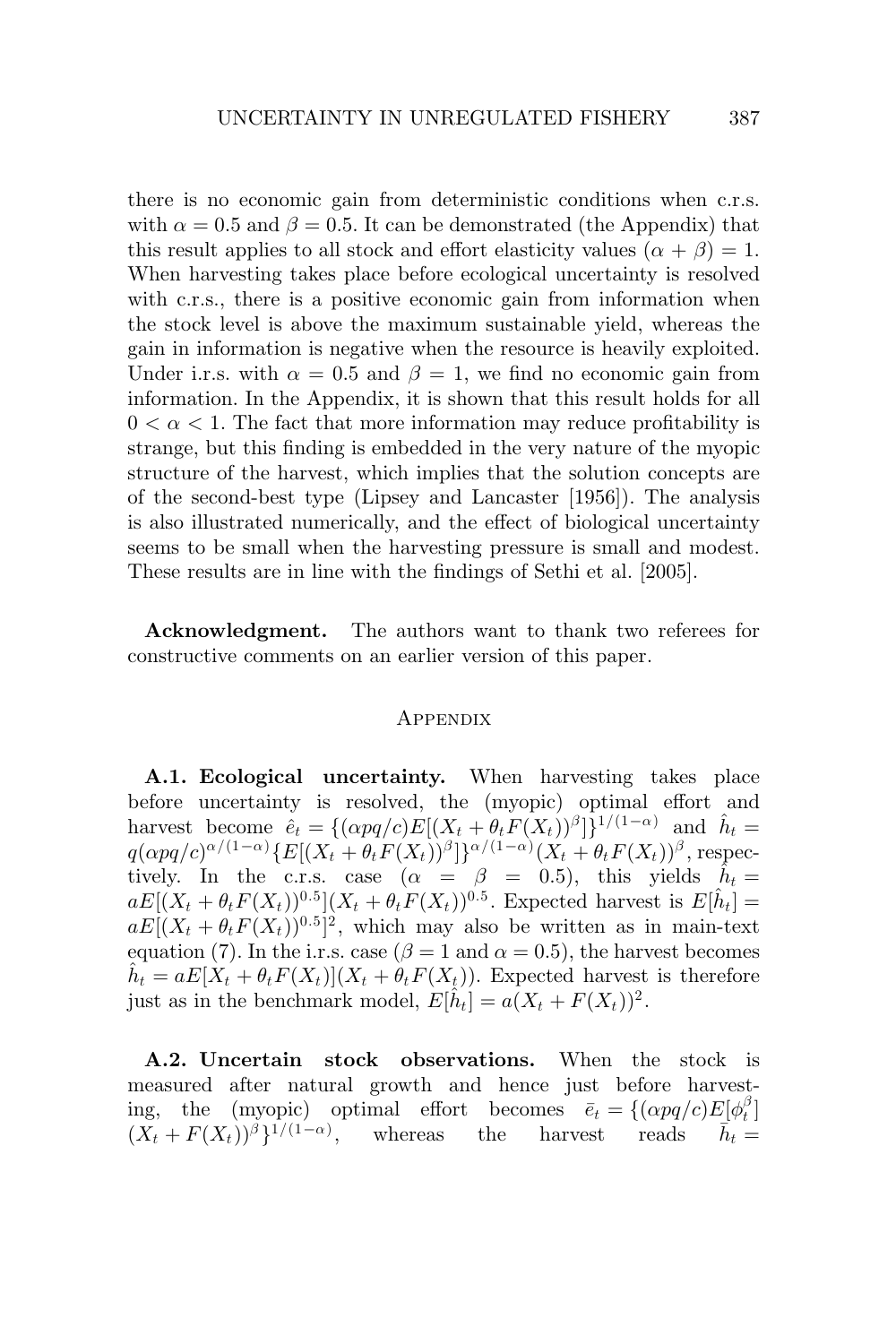$q(\alpha pq/c)^{\alpha/(1-\alpha)} \{E[\phi_t^{\beta}]\}^{\alpha/(1-\alpha)} (X_t + F(X_t))^{\beta/(1-\alpha)} \phi_t^{\beta}.$  Accordingly, in the c.r.s. case  $(\alpha = \beta = 0.5)$ , we find  $\bar{h}_t = aE[\phi_t^{0.5}](X_t + F(X_t))\phi_t^{0.5}$ , and main-text equation (9) yields expected harvest. In the i.r.s. case  $(\beta = 1 \text{ and } \alpha = 0.5)$ , the result is  $\bar{h}_t = a(X_t + F(X_t))^2 \phi_t$ .

When the stock is measured before natural growth, maximization yields  $\overline{\overline{e}}_t = \{(\alpha pq/c)E[(\phi_t X_t + F(\phi_t X_t))^{\beta}]\}^{1/(1-\alpha)}$  and  $\overline{h}_t =$  $q(\alpha pq/c)^{\alpha/(1-\alpha)}\{E[(\phi_tX_t + F(\phi_tX_t))^{\beta}]\}^{\alpha/(1-\alpha)}(\phi_tX_t + F(\phi_tX_t))^{\beta}.$ When c.r.s.  $(\alpha = \beta = 0.5)$ , we find  $\overline{h}_t = aE[(\phi_t X_t + F(\phi_t))$  $(X_t)^{0.5}$   $[(\phi_t X_t + F(\phi_t X_t))^{0.5}]$ , and equation (11) yields expected harvest. In the i.r.s. case ( $\beta = 1$  and  $\alpha = 0.5$ ), the harvest reads  $\overline{\overline{h}}_t = aE[\phi_t X_t + F(\phi_t X_t)](\phi_t X_t + F(\phi_t X_t)).$ 

**A.3. Economic gain, or loss, of information.** When harvest takes place before natural growth with c.r.s. ( $\alpha = \beta = 0.5$ ), we find  $\hat{\pi}_t$  $bE[(X_t + \theta_t F(X_t))^{0.5}]\{2(X_t + \theta_t F(X_t))^{0.5} - E[(X_t + \theta_t F(X_t))^{0.5}]\},$  $E[\hat{\pi}_t] = b\{X_t + F(X_t) - \text{Var}[(X_t + \theta_t F(X_t))^{0.5}]\}$  and  $E[\hat{\Pi}] = nb\{\hat{X} + \hat{X}$  $F(\hat{X}) - \text{Var}[(\hat{X} + \theta_t F(\hat{X}))^{0.5}].$  Because  $\hat{X}$  is defined by  $F(\hat{X}) =$  $na\{\hat{X}+F(\hat{X})-\text{Var}[(\hat{X}+\theta_t F(\hat{X}))^{0.5}]\}$  (Section 3), equation (14) yields expected profit.

In the i.r.s. case  $(\beta = 1 \text{ and } \alpha = 0.5)$ , we find  $E[\hat{\Pi}] = nb(\hat{X} + \hat{X})$  $F(\hat{X})^2$ . Because  $F(\hat{X}) = na(\hat{X} + F(\hat{X}))^2$  (Section 3), equation (15) still holds.

**A.4. Generalizations: ecological uncertainty.** When harvesting takes place after uncertainty is resolved, we have  $\tilde{h}_t =$  $q(\alpha pq/c)^{\alpha/(1-\alpha)}(X_t + \theta_t F(X_t))$  in the general c.r.s. case with  $(\alpha + \beta)$ 1. Expected harvest is  $E[\tilde{h}_t] = q(\alpha pq/c)^{\alpha/(1-\alpha)}(X_t + F(X_t)),$  which equals the benchmark harvest. Therefore, Result 1 holds for all  $\alpha$  and  $\beta$  values consistent with c.r.s.

When harvesting takes place before uncertainty is resolved, expected harvest is generally given as  $E[\hat{h}_t] = q(\alpha pq/c)^{\alpha/(1-\alpha)}$  ${E[(X_t + \theta_t F(X_t))^{\beta}]^{1/(1-\alpha)}}$ . When  $\beta = 1$ , it simplifies to  $E[\hat{h}_t] =$  $q(\alpha pq/c)^{1/(1-\alpha)}\{X_t + F(X_t)\}^{1/(1-\alpha)}$ , which equals the optimal harvest in the benchmark model. Therefore, Result 2 holds for all  $0 < \alpha < 1$ and  $\beta = 1$ .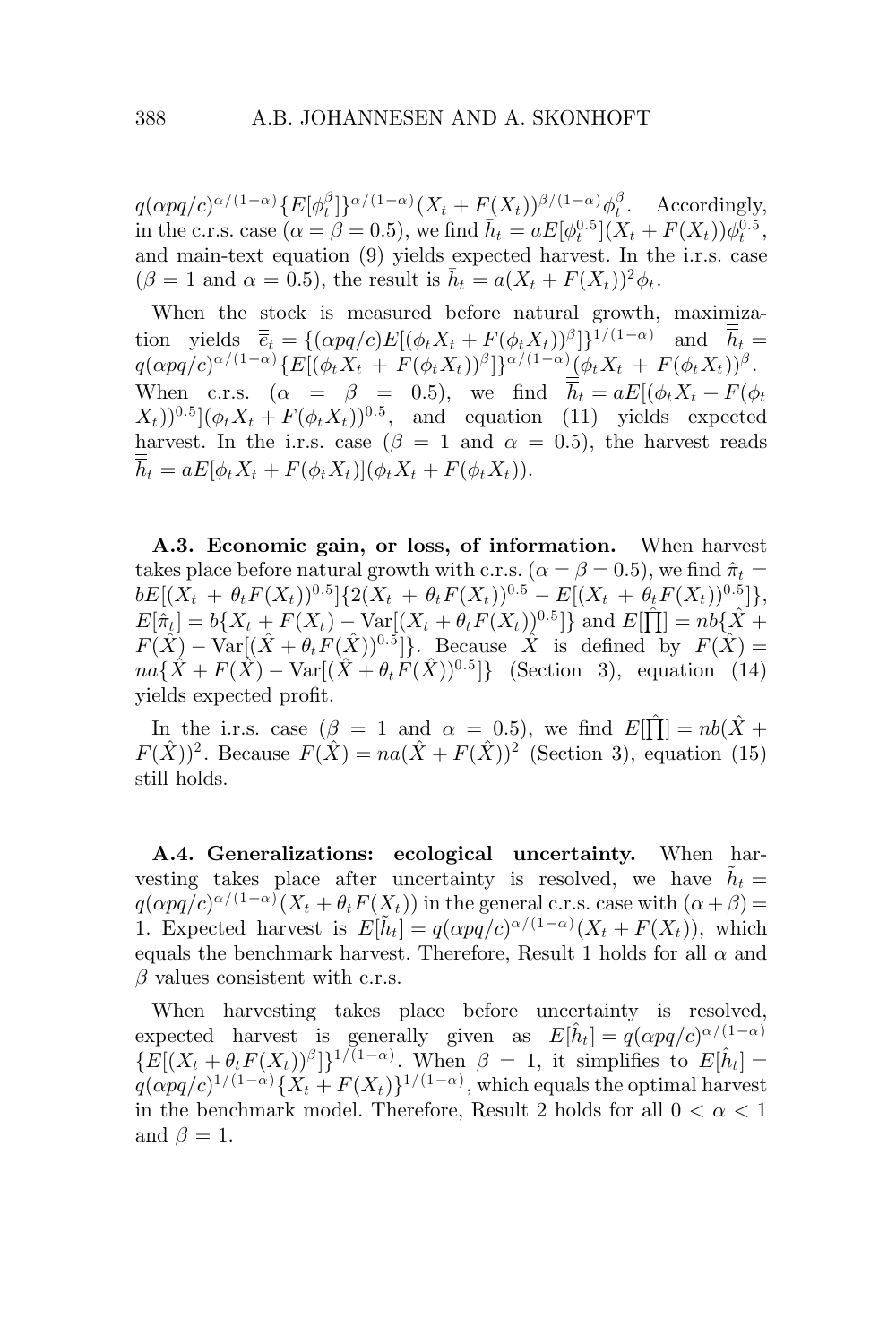**A.5. Generalizations: measurement error.** When the stock is measured after natural growth, the optimal harvest reads  $\bar{h}_t =$  $q(\alpha pq/c)^{\alpha/(1-\alpha)}(X_t + F(X_t))^{\alpha/(1-\alpha)}((X_t + \phi_t F(X_t))$  when  $\beta = 1$ . Therefore, expected harvest equals  $E[\bar{h}_t] = q(\alpha pq/c)^{\alpha/(1-\alpha)}(X_t +$  $F(X_t)^{1/(1-\alpha)}$  for all  $0 < \alpha < 1$  with  $\beta = 1$ . This is just as in the benchmark model. Hence, Result 4 holds when i.r.s. for all  $0 < \alpha < 1$ and  $\beta = 1$ .

When the stock is measured before natural growth, the optimal harvest generally reads  $\overline{h}_t = q(\alpha pq/c)^{\alpha/(1-\alpha)} \{E[(\phi_t X_t +$  $F(\phi_t X_t))^{\beta}$ ] $\big[\n\alpha/(1-\alpha)\left(\phi_t X_t + F(\phi_t X_t)\right)^{\beta}$  (see above). With  $\beta = 1$ , expected harvest equalizes  $E[\overline{h}_t] = q(\alpha pq/c)^{\alpha/(1-\alpha)}\{X_t +$  $E[F(\phi_t X_t)]\}^{1/(1-\alpha)}$ . Therefore, when using footnote 13, Result 5 holds for all  $0 < \alpha < 1$  and  $\beta = 1$ .

**A.6. Generalizations: profitability.** When harvesting takes place after uncertainty is resolved, we have seen that Result 1 holds for all  $\alpha$  and  $\beta$  values consistent with c.r.s. Therefore, Result 6 holds as well for all  $\alpha$  and  $\beta$  values consistent with c.r.s. When harvesting takes place before uncertainty is resolved, Result 2 holds for all  $0 < \alpha < 1$ and  $\beta = 1$ . Consequently, Result 7 holds when i.r.s. for  $0 < \alpha < 1$  and  $\beta=1.$ 

### ENDNOTES

1. The terms risk and uncertainty are often used to characterize various situations of incomplete information. Risk is usually taken to mean a situation in which the probability distribution is known. Uncertainty, on the other side, means a situation in which the probability distribution is *not* known. The first of these situations is considered here. Nevertheless, we use the term uncertainty.

2. Sethi et al. [2005] introduce harvest implementation uncertainty as well.

3. Instantaneous fishing is somewhat easier to analyze than continuous fishing over a given fishing season (because of a simpler cost function). As long as, say, ecological uncertainty is resolved either before the fishing season starts (as in Reed [1979]) or after the season ends (as in Clark and Kirkwood [1986]), uncertainty influences exploitation in the same principal manner under instantaneous and continuous fishing.

4. One of the referees has suggested that a utility maximization approach is more suitable than profit maximization when analyzing a small-scale fishery and in which the marginal utility of the catch should decrease with the amount harvested. We agree on this when considering a subsistence fishery, but here we are basically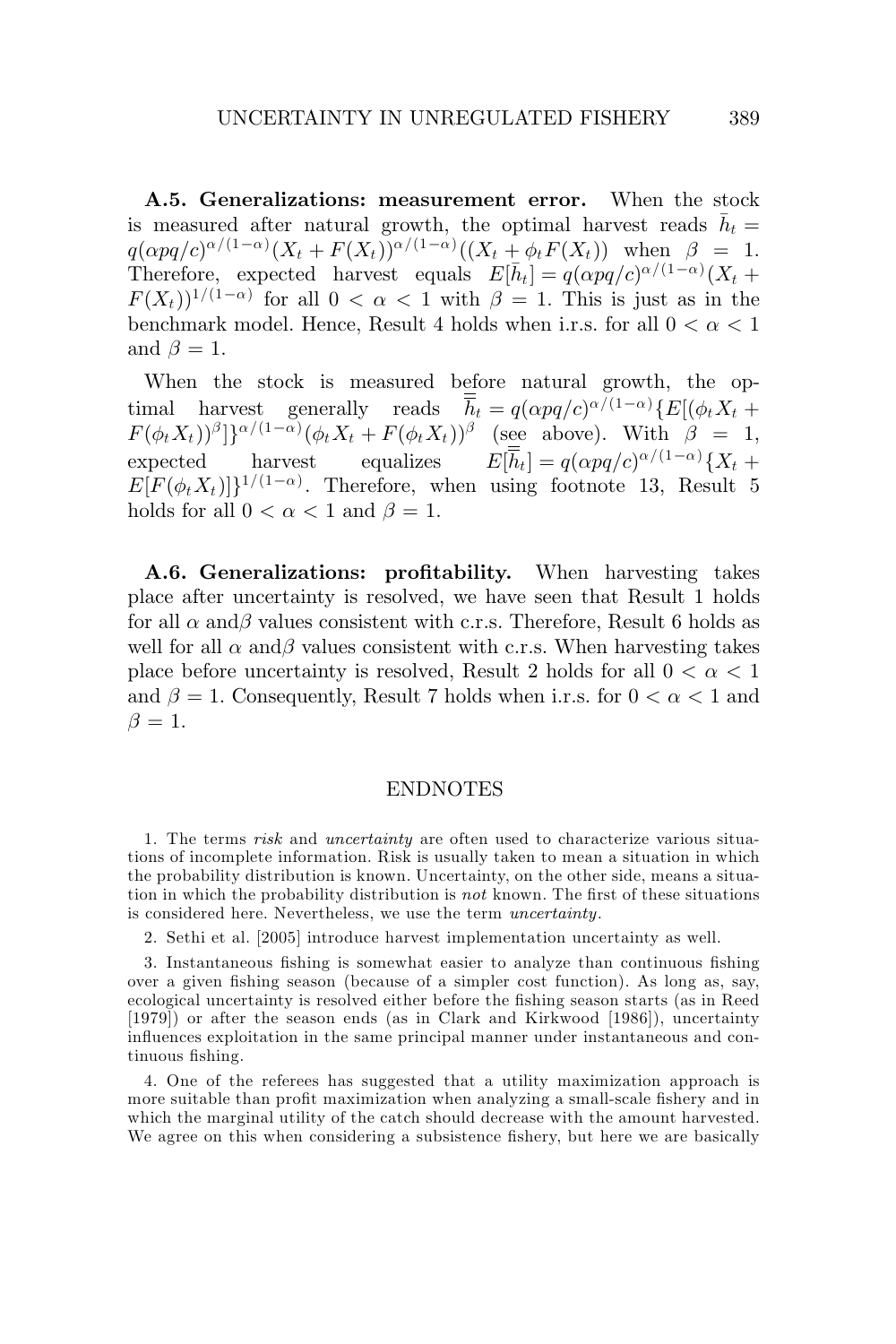thinking of a fishery supplying products to a market (cf. Section 1). The profitmaximizing approach, however, easily fits into a framework in which the marginal utility of the catch declines. To see this, the individual utility function may be specified as  $U_t = Ah_t^{\eta} - we_t$ . The marginal disutility of effort is then fixed by w, whereas A is a scaling parameter. With  $\eta$  < 1, and inserting for  $h_t = q e_t^{\alpha} (X_t +$  $F(X_t)$ <sup>β</sup>, it is recognized that maximization of  $U_t$  boils down to the same problem as the main-text maximization of  $\pi_t$ .

5. Because of the lack of any strategic interaction among the exploiters, the number of fishermen does not influence the individual effort use at a given point of time. However, n influences the effort use *indirectly* through previous years' harvesting. In renewable harvesting models, strategic interaction is usually channeled through the resource stock, resulting in reciprocal cost externalities. Under myopic harvesting in which the stock is treated as exogenous by the exploiters (as here), this type of strategic interaction is hence ruled out. There may also be strategic interactions through various markets in which the product market for fish may be of particular relevance. However, this possibility is not explored in this paper as the harvest price is assumed to be fixed and given.

6. Hence, irrespective of the price–cost ratio and other parameter values, harvest will always take place as long as the stock size is positive. This is due to the fact that the marginal profit, when  $X_t > 0$ , always will be positive for a small effort use (because  $\alpha < 1$ ).

7. Scale properties are usually studied within a framework in which the firm chooses the amount of the various production factors. Therefore, the present model is different as the fish abundance is exogenous for each harvester. The notions of c.r.s. and i.r.s. should be seen in this light. See also the discussion in Reed [1979].

8. There are two reasons for this: first, the intrinsic growth rate of commercial species such as fish and large mammals is relatively small, and second, harvesting stabilizes. See the classical May [1975] paper. When working with the standard logistic natural growth function (main text below), it is straightforward to show that (local) stability demands  $na/(1 - na) < r < (2 + na)/(1 - na)$ . A higher  $n$  (or a) increases the right-hand side of this inequality, meaning that harvesting works in a stabilizing manner. It is also recognized that the left-hand side of this inequality is the condition for not depleting the resource.

9. Conceptually, we may think that a fishing authority measures the stock after harvest and announces the stock.

10. This result may also be seen in light of, say, the standard production theory model of the firm under product price uncertainty. The finding here is that expected production should be identical to the no uncertainty case when the stochastic term is embodied in a linear way in the profit function ("risk neutrality"). On the other hand, when embodied in a convex function, the result is typically higher production under uncertainty ("risk lover").

11. The difference depends on whether the expected steady state is located above or below the maximum sustainable yield (i.e., whether  $X < X^{m s_y}$  or the opposite holds). If the stock is above steady state, then higher expected harvesting in the i.r.s. case means a lower expected steady-state stock compared with the benchmark model.

12. The location of the solution in relation to the maximum sustainable yield stock is again crucial (cf. footnote 11).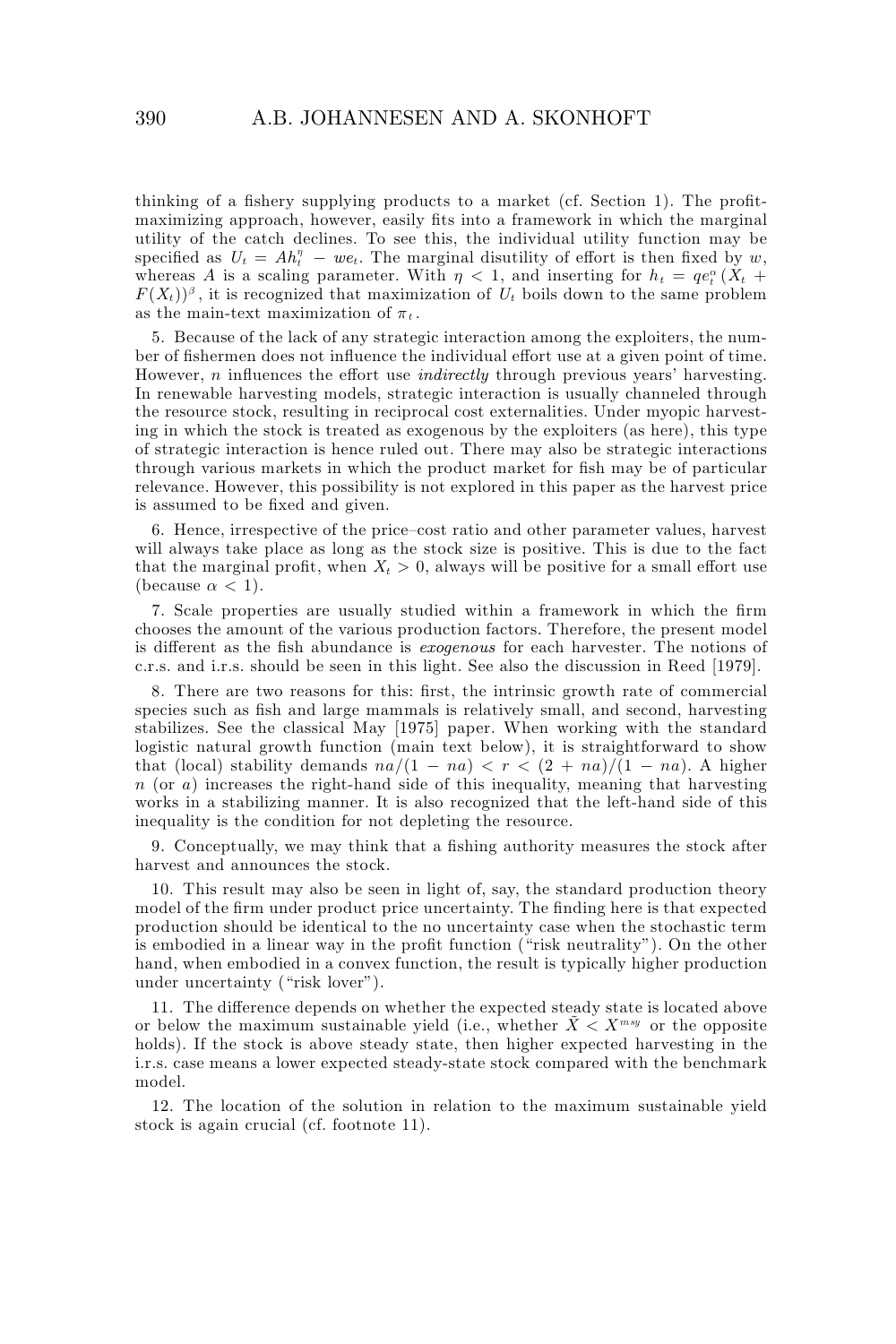13. We find  $E[F(\phi_t X_t)] = E[r\phi_t X_t(1 - \phi_t X_t/K)] = rX_t(1 - X_t(1 +$  $Var[\phi_t]/K$ . Uncertain stock observation hence works as if the carrying capacity becomes smaller and  $E[F(\phi_t X_t)] < E[F(X_t)].$ 

14. Ceteris paribus, we may hence find that many harvesters can produce a higher equilibrium rent than few harvesters, suggesting that the cost–price ratio is high. Such an outcome contrasts standard harvesting theory, in which the equilibrium rent decreases steadily with the number of exploiters and equals zero when the number of exploiters approaches infinity (see, e.g., Mesterton-Gibbons [1993]). In our myopic harvesting model, however, the zero-profit condition coincides with the stock depletion condition. In the c.r.s. case, the positive rent condition is hence  $F'(0) > (1 - na)/na$ . With logistic growth (Section 2), this may be written as  $(r/a)$  $(1 + r) > n$ .

## REFERENCES

P. Andersen [1982], Commercial Fisheries Under Price Uncertainty, J. Environ. Econ. Manage. **9**, 1–28.

J.M. Baland and J.P. Platteau [1996], Halting Degradation of Natural Resources, Clarendon Press, Oxford, UK.

J. Brander and M. Taylor [1998], The Simple Economics of Easter Island: A Ricardo-Malthus Model of Renewable Resource Use, Am. Econ. Rev. **88**, 119–138.

D. Bromley [1991], Environment and Economy, Basil Blackwell, Oxford, UK.

C.W. Clark and G.P. Kirkwood [1986], On Uncertain Renewable Resource Stocks: Optimal Harvest Policies and the Value of Stock Surveys, J. Environ. Econ. Manage. **13**, 235–244.

FAO [2007], Increasing the Contribution of Small-Scale Fisheries to Poverty Alleviation and Food Security, Food and Agriculture Organization of the United Nations Fisheries Technical Paper 481, Rome.

H.S. Gordon [1954], The Economic Theory of a Common Property Resource: The Fishery, J. Polit. Econ. **62**, 124–142.

J.A. Gulland [1986], Predictability of Living Marine Organism, in (J. Mason, P. Mathias, and J.H. Westcott, eds.), Predictability in Science and Society, The Royal Society and The British Academy, London, UK. pp. 127–141.

R. Hannesson and J. Kennedy [2005], Landing Fees Versus Fish Quotas, Land Econ. **81**, 518–529.

R. Hilborn and C. J. Walters [1992], Quantitative Fisheries Stock Assessment, Chapman and Hall, New York.

F.R. Homans and J.E. Wilen [1997], A Model of Regulated Open Access Resource Use, J. Environ. Econ. Manage. **32**, 1–21.

R. Lande, S. Engen, and B.E. Saeter [2003], Stochastic Population Dynamics in Ecology and Conservation, Oxford University Press, Oxford, UK.

R.G. Lipsey and K. Lancaster [1956], The General Theory of Second Best, Rev. Econ. Stud. **24**, 11–32.